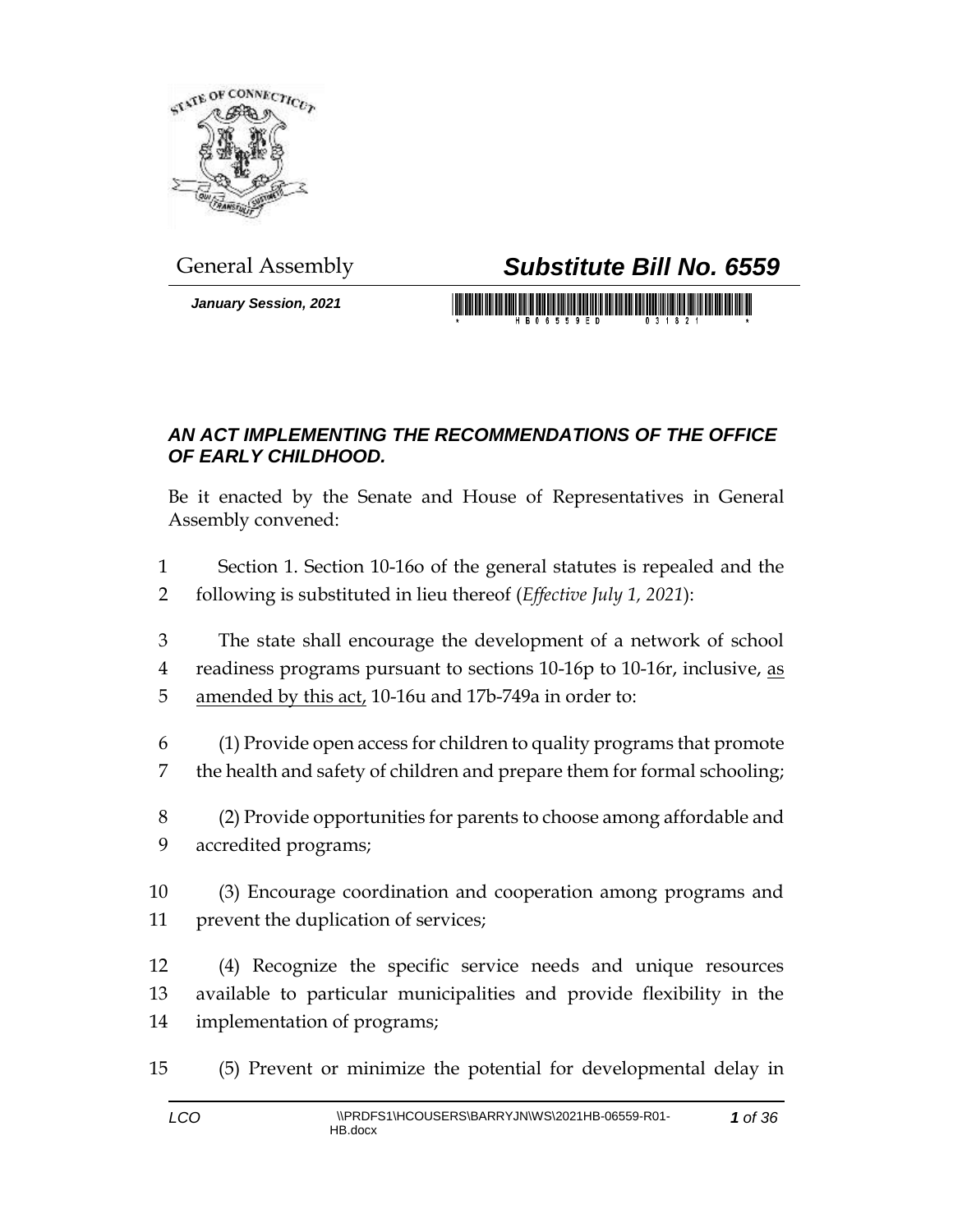children prior to their reaching the age of five;

(6) Enhance federally funded school readiness programs;

 (7) Strengthen the family through: (A) Encouragement of **[**parental involvement**]** family engagement and partnership in a child's development and education; and (B) enhancement of a family's capacity to meet the special needs of the children, including children with disabilities;

 (8) Reduce educational costs by decreasing the need for special education services for school age children and to avoid grade repetition;

 (9) Assure that children with disabilities are integrated into programs available to children who do not have disabilities; **[**and**]**

 (10) Improve the availability and quality of school readiness programs and their coordination with the services of child care 29 providers; and

 (11) Facilitate the racial, ethnic and socioeconomic diversity of the children, families and staff in school readiness programs.

 Sec. 2. Section 10-16p of the general statutes is repealed and the following is substituted in lieu thereof (*Effective July 1, 2021*):

 (a) As used in sections 10-16o to 10-16r, inclusive, as amended by this 35 act, 10-16u, 17b-749a and 17b-749c:

 (1) "School readiness program" means a nonsectarian program that (A) meets the standards set by the Office of Early Childhood pursuant to subsection (b) of this section and the requirements of section 10-16q, and (B) provides a developmentally appropriate learning experience of not less than four hundred fifty hours and one hundred eighty days for eligible children, except as provided in subsection (d) of section 10-16q;

 (2) "Eligible children" means children three and four years of age and children five years of age who are not eligible to enroll in school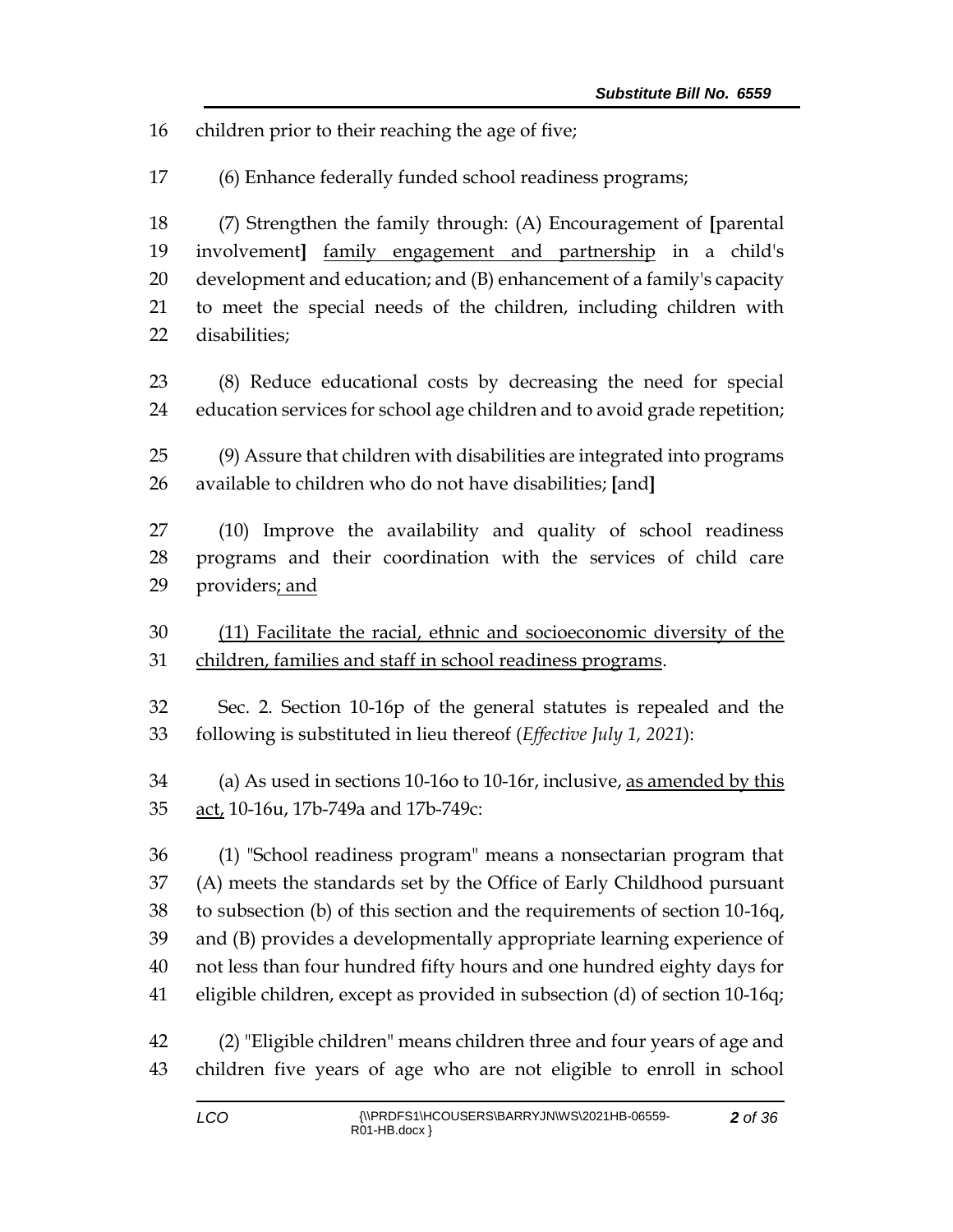pursuant to section 10-15c, or who are eligible to enroll in school and will attend a school readiness program pursuant to section 10-16t;

 (3) "Priority school" means a school in which forty per cent or more of the lunches served are served to students who are eligible for free or reduced price lunches pursuant to federal law and regulations, excluding such a school located in a priority school district pursuant to section 10-266p or in a former priority school district receiving a grant pursuant to subsection (c) of this section and, on and after July 1, 2001, excluding such a school in a transitional school district receiving a grant pursuant to section 10-16u;

 (4) "Severe need school" means a school in a priority school district pursuant to section 10-266p or in a former priority school district in which forty per cent or more of the lunches served are served to students who are eligible for free or reduced price lunches;

 (5) "Accredited" means accredited by the National Association for the 59 Education of Young Children, National Association for Family Child Care, a Head Start on-site program review instrument or a successor instrument pursuant to federal regulations, or otherwise meeting such criteria as may be established by the commissioner, unless the context otherwise requires;

 (6) "Year-round" means fifty weeks per year, except as provided in subsection (d) of section 10-16q;

(7) "Commissioner" means the Commissioner of Early Childhood;

(8) "Office" means the Office of Early Childhood;

 (9) "Seeking accreditation" means a school readiness program seeking accreditation by the National Association for the Education of Young Children, National Association for Family Child Care or a Head Start on-site program review instrument or successor instrument pursuant to federal regulations, or attempting to meet criteria as may be established by the commissioner; and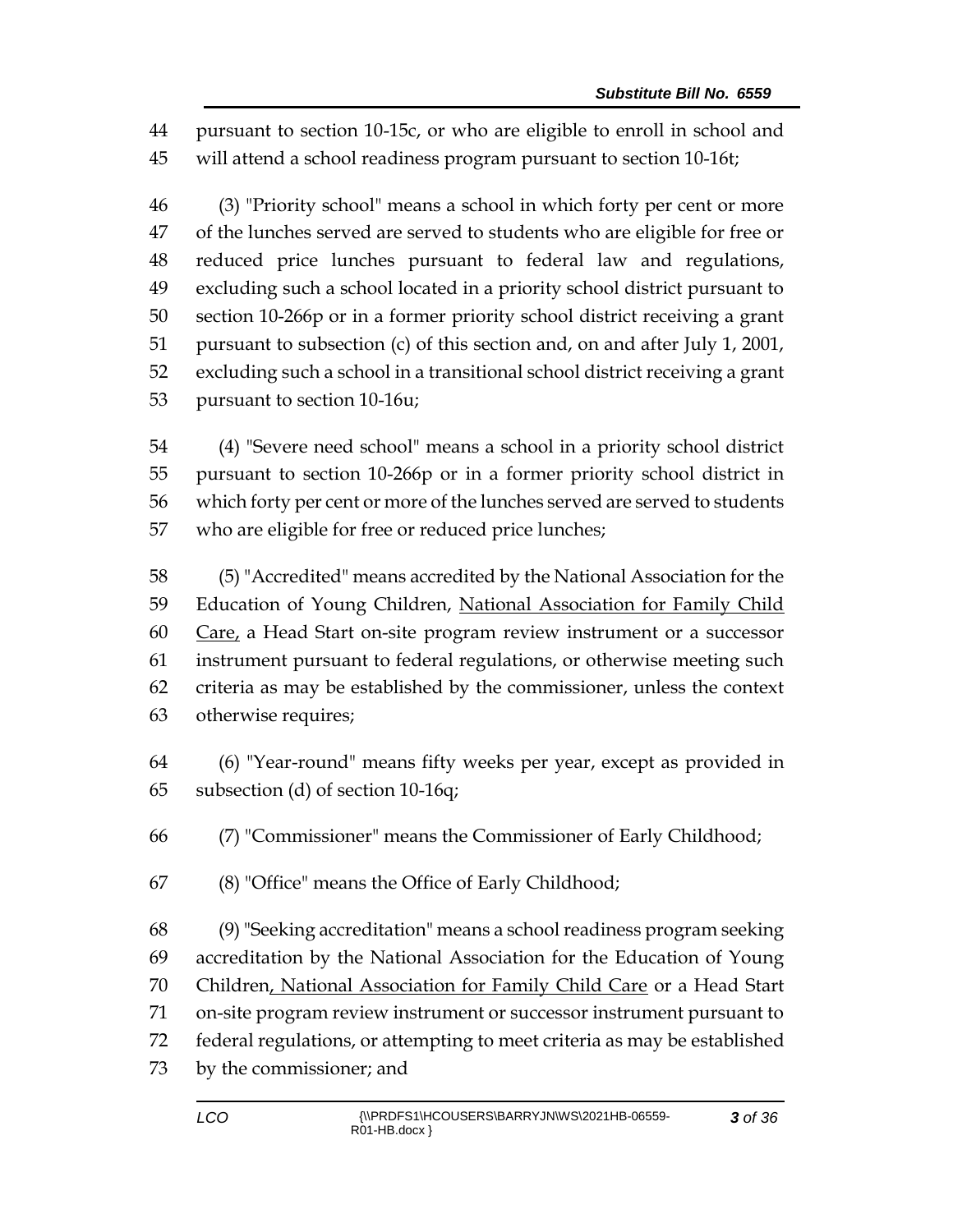(10) "Concentration in early childhood education" means a program of study in early childhood education, including, but not limited to, early childhood education, child study, child development or human growth and development.

 (b) (1) The office shall be the lead agency for school readiness. For purposes of this section and section 10-16u, school readiness program providers eligible for funding from the office shall include local and regional boards of education, regional educational service centers, family resource centers and providers of child care centers, group child 83 care homes and family child care homes, as described in section 19a-77, Head Start programs, preschool programs and other programs that meet any standards established by the commissioner. The office shall establish standards for school readiness programs. The standards may include, but need not be limited to, guidelines for staff-child interactions, curriculum content, including preliteracy development, lesson plans, parental involvement, staff qualifications and training, transition to school and administration. The office shall develop age- appropriate developmental skills and goals for children attending such programs. The commissioner, in consultation with the president of the Connecticut State Colleges and Universities, the Commissioners of Education and Social Services and other appropriate entities, shall develop a professional development program for the staff of school readiness programs.

(2) For purposes of this section:

 (A) Prior to July 1, 2022, "staff qualifications" means that for each early childhood education program accepting state funds for infant, toddler and preschool spaces associated with such program's child care program or school readiness program, there is in each classroom an individual who has at least the following: (i) A childhood development associate credential or an equivalent credential issued by an organization approved by the commissioner and twelve credits or more in early childhood education or child development, as determined by the commissioner or the president of the Connecticut State Colleges and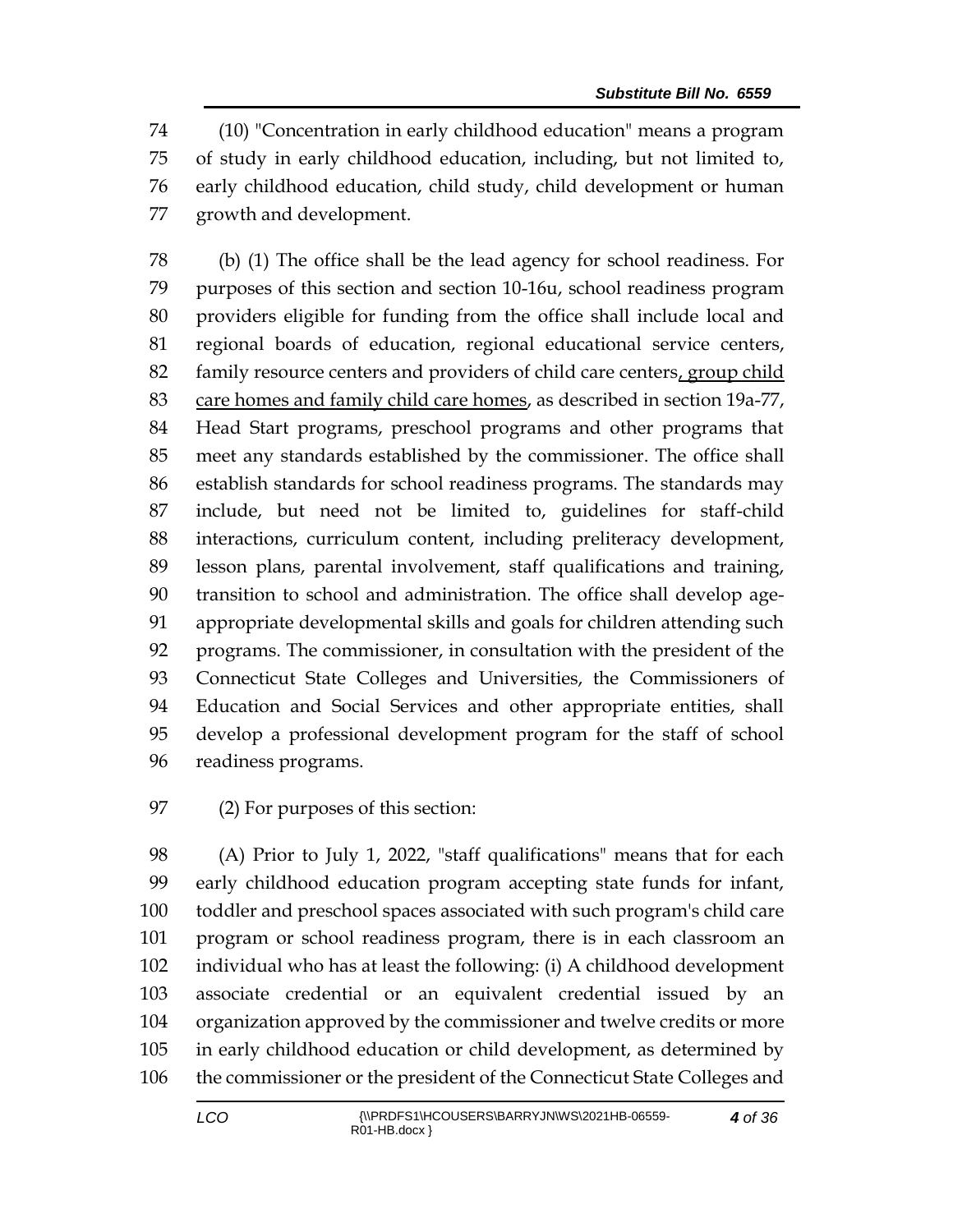Universities, after consultation with the commissioner, from an institution of higher education (I) accredited by the Board of Regents for Higher Education or Office of Higher Education, and (II) regionally accredited; (ii) an associate degree with twelve credits or more in early childhood education or child development, as determined by the commissioner or the president of the Connecticut State Colleges and Universities, after consultation with the commissioner, from such an institution; (iii) a four-year degree with twelve credits or more in early childhood education or child development, as determined by the commissioner or the president of the Connecticut State Colleges and Universities, after consultation with the commissioner, from such an institution; (iv) certification pursuant to section 10-145b with an endorsement in early childhood education or special education; (v) an associate degree with a concentration in early childhood education from an institution of higher education that is regionally accredited; or (vi) a bachelor's degree with a concentration in early childhood education from an institution of higher education that is regionally accredited;

 (B) From July 1, 2022, until June 30, 2025, "staff qualifications" means that for each early childhood education program accepting state funds 126 for infant, toddler and preschool spaces associated with such program's child care program or school readiness program, (i) at least fifty per cent of those individuals with the primary responsibility for a classroom of children (I) hold certification pursuant to section 10-145b with an endorsement in early childhood education or early childhood special education, (II) have been issued an early childhood teacher credential, pursuant to section 10-520b, (III) hold at least an associate degree with a concentration in early childhood education from an institution of higher education that is regionally accredited, or (IV) satisfy the requirements of subdivision (3), (4) or (5) of this subsection, and (ii) such remaining individuals with the primary responsibility for a classroom of children hold a childhood development associate credential or an equivalent credential issued by an organization approved by the commissioner and twelve credits or more in early childhood education or child development, as determined by the commissioner or the president of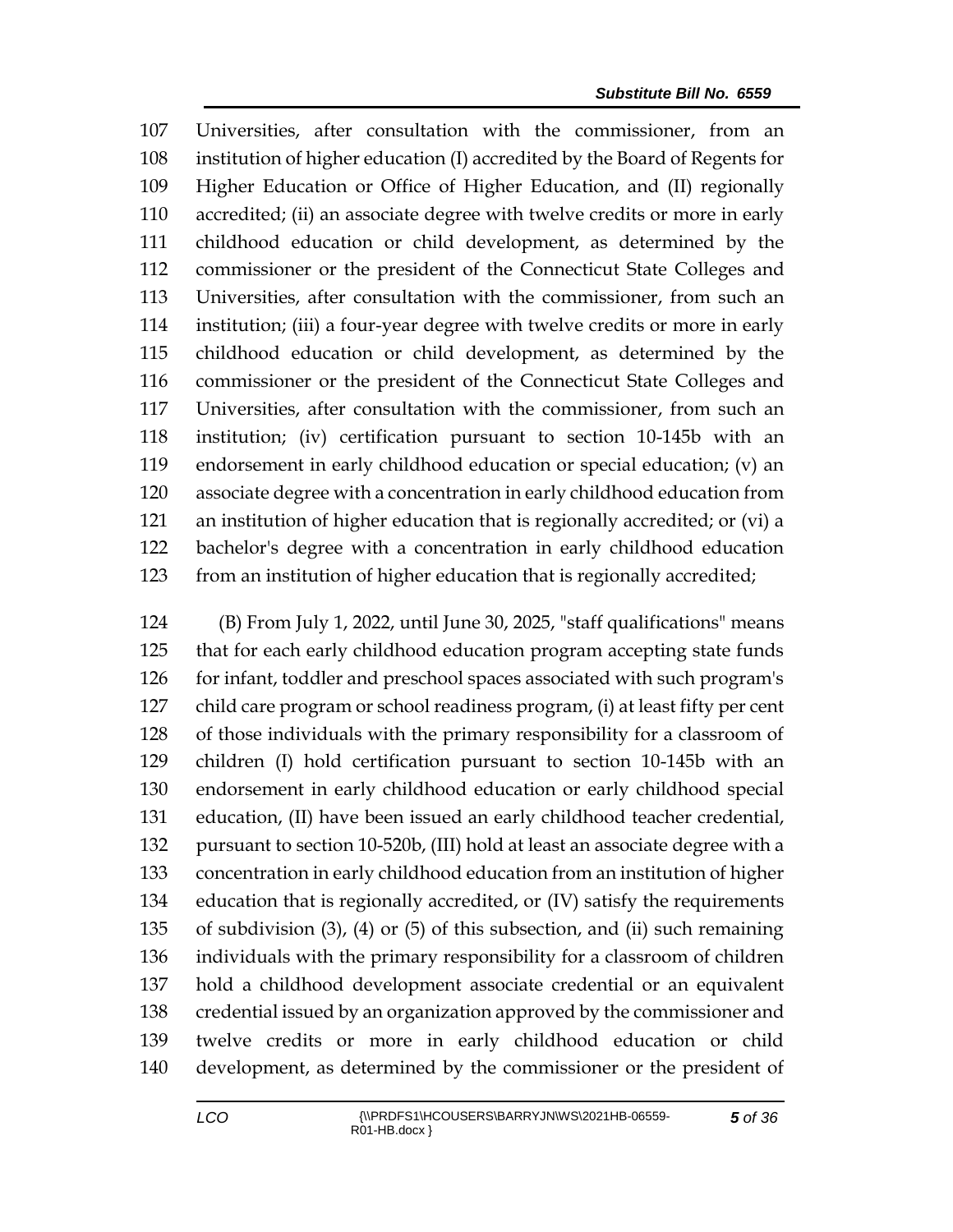the Connecticut State Colleges and Universities, after consultation with the commissioner, from an institution of higher education (I) accredited by the Board of Regents for Higher Education or Office of Higher Education, and (II) regionally accredited;

 (C) From July 1, 2025, until June 30, 2029, "staff qualifications" means that for each early childhood education program accepting state funds for infant, toddler and preschool spaces associated with such program's child care program or school readiness program, (i) at least fifty per cent of those individuals with the primary responsibility for a classroom of children (I) hold certification pursuant to section 10-145b with an endorsement in early childhood education or early childhood special education, (II) have been issued an early childhood teacher credential, pursuant to subdivision (2) of section 10-520b, (III) hold at least a bachelor's degree with a concentration in early childhood education from an institution of higher education that is regionally accredited, or (IV) satisfy the requirements of subdivision (3), (4) or (5) of this subsection, and (ii) such remaining individuals with the primary responsibility for a classroom of children (I) hold an associate degree with a concentration in early childhood education from an institution of higher education that is regionally accredited, or (II) have been issued an early childhood teacher credential, pursuant to subdivision (1) of section 10-520b; and

 (D) On and after July 1, 2029, "staff qualifications" means that for each early childhood education program accepting state funds for infant, toddler and preschool spaces associated with such program's child care program or school readiness program, one hundred per cent of those individuals with the primary responsibility for a classroom of children (i) hold certification pursuant to section 10-145b with an endorsement in early childhood education or early childhood special education, (ii) have been issued an early childhood teacher credential, pursuant to subdivision (2) of section 10-520b, (iii) hold at least a bachelor's degree with a concentration in early childhood education from an institution of higher education that is regionally accredited, or (iv) satisfy the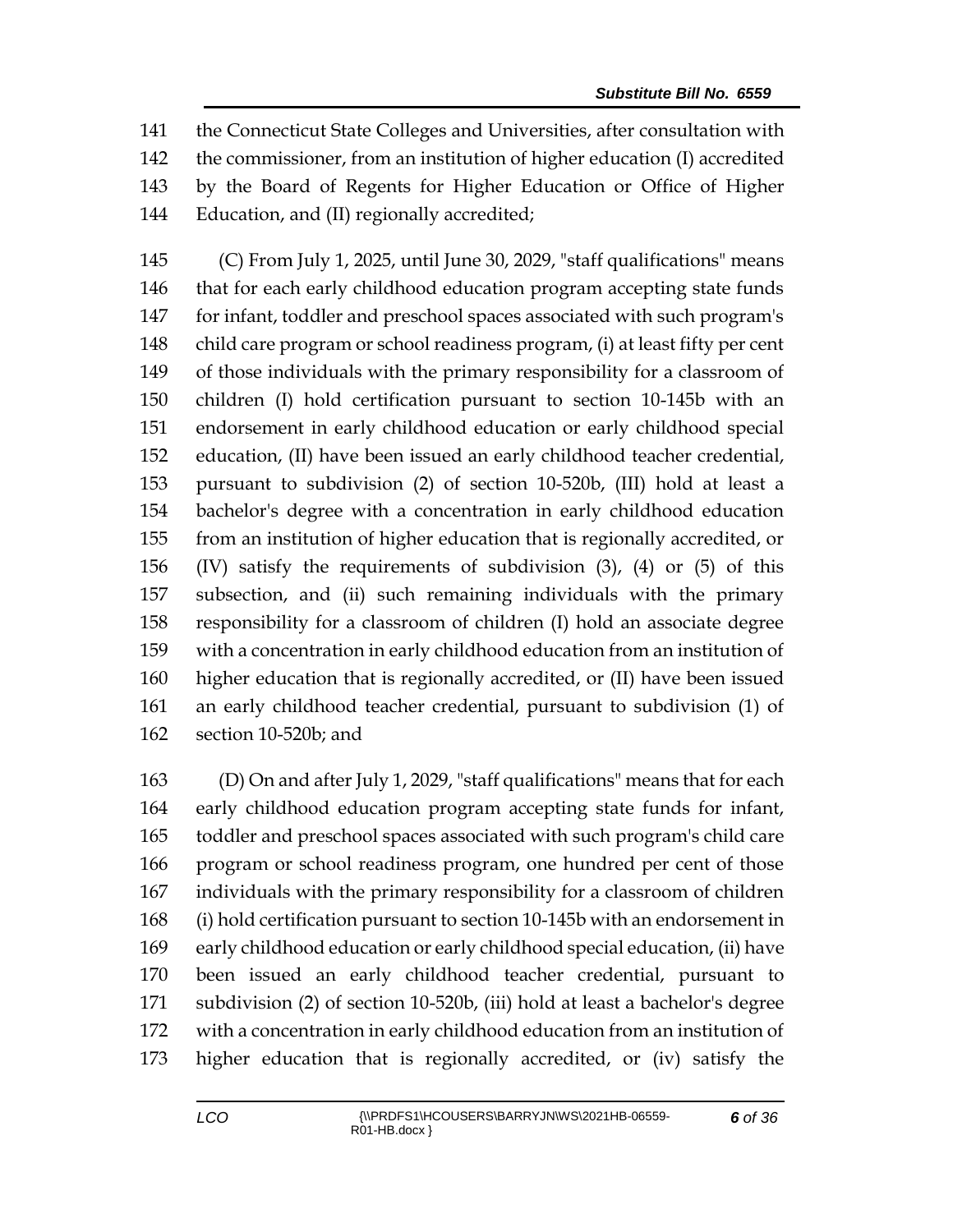requirements of subdivision (3), (4) or (5) of this subsection.

 (3) Any individual with a bachelor's degree in early childhood education or child development or a bachelor's degree and twelve credits or more in early childhood education or child development, who, on or before June 30, 2015, is employed by an early childhood education program that accepts state funds for infant, toddler and preschool spaces associated with such program's child care program or school readiness program shall be considered to meet the staff qualifications required under subparagraphs (B) to (D), inclusive, of subdivision (2) of this subsection. No such early childhood education program shall terminate any such individual from employment for purposes of meeting the staff qualification requirements set forth in subparagraph (B), (C) or (D) of subdivision (2) of this subsection.

 (4) Any individual with an associate degree or a bachelor's degree in early childhood education or child development or an associate degree or a bachelor's degree and twelve credits or more in early childhood education or child development from an institution of higher education that is regionally accredited, other than an associate degree or a bachelor's degree with a concentration in early childhood education, may submit documentation concerning such degree for review and assessment by the office as to whether such degree has a sufficient concentration in early childhood education so as to satisfy the requirements set forth in subparagraphs (B) to (D), inclusive, of subdivision (2) of this subsection.

 (5) Any individual with an associate degree with twelve credits or more in early childhood education or child development, as determined by the commissioner or the president of the Connecticut State Colleges and Universities, after consultation with the commissioner, from an institution of higher education (A) accredited by the Board of Regents for Higher Education or Office of Higher Education, and (B) regionally accredited, who has been employed in the same early childhood education program that accepts state funds for infant, toddler and preschool spaces associated with such program's child care program or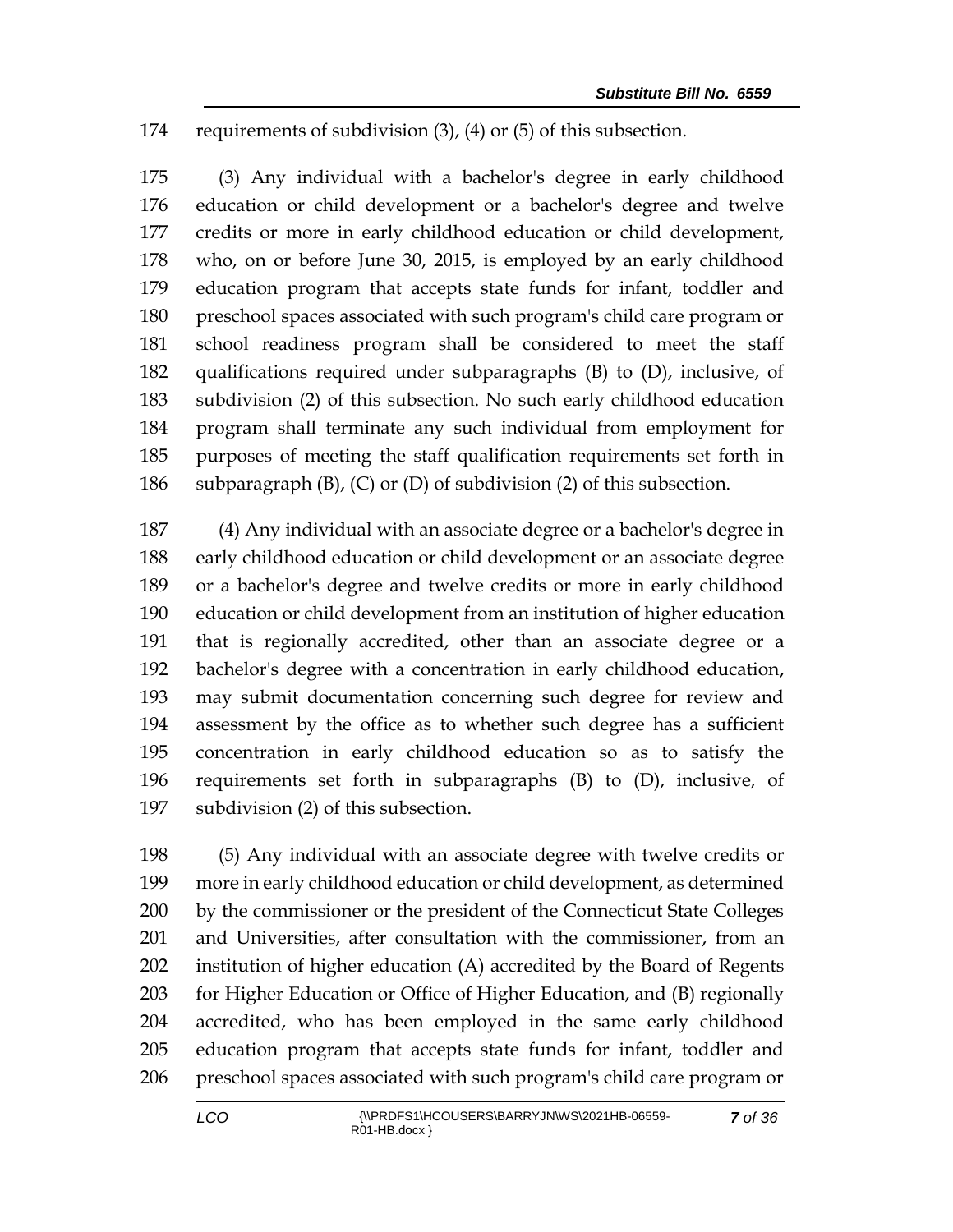school readiness program since 1995 shall be considered to meet the staff qualifications required under subparagraphs (B) to (D), inclusive, of subdivision (2) of this subsection until June 30, 2025. On and after July 1, 2025, such individual shall hold a childhood development associate credential or an equivalent credential, described in subparagraph (A) of subdivision (2) of this subsection, or otherwise meet the staff qualifications required under subparagraphs (C) and (D) of subdivision (2) of this subsection. Any such individual who terminates his or her employment with such early childhood education program on or before June 30, 2025, and accepts a position at another early childhood education program accepting state funds for spaces associated with such program's child care program or school readiness program shall submit documentation of such individual's progress toward meeting 220 the staff qualification requirements set forth in subparagraph  $(B)$  to  $(D)$ , inclusive, of subdivision (2) of this subsection in a manner determined 222 by the office.

 (c) The commissioner shall establish a grant program to provide spaces in accredited school readiness programs located in priority school districts, as described in section 10-266p, or in former priority school districts for eligible children. **[**Under the program, the grant shall be provided, in accordance with this section, to the town in which such priority school district or former priority school district is located.**]** The state, acting by and in the discretion of the Commissioner of Early Childhood, in consultation with a town or regional school readiness 231 council, may enter into a contract with a municipality, local or regional board of education, regional educational service center, family resource 233 center, provider of a child care center, group child care home or family 234 child care home, as described in section 19a-77, Head Start program, preschool program or other program that meets such standards established by the commissioner, to provide, within available appropriations, state financial assistance. Eligibility shall be determined for a five-year period based on an applicant's designation as a priority school district for the initial year of application, except that if a school district that receives a grant pursuant to this subsection is no longer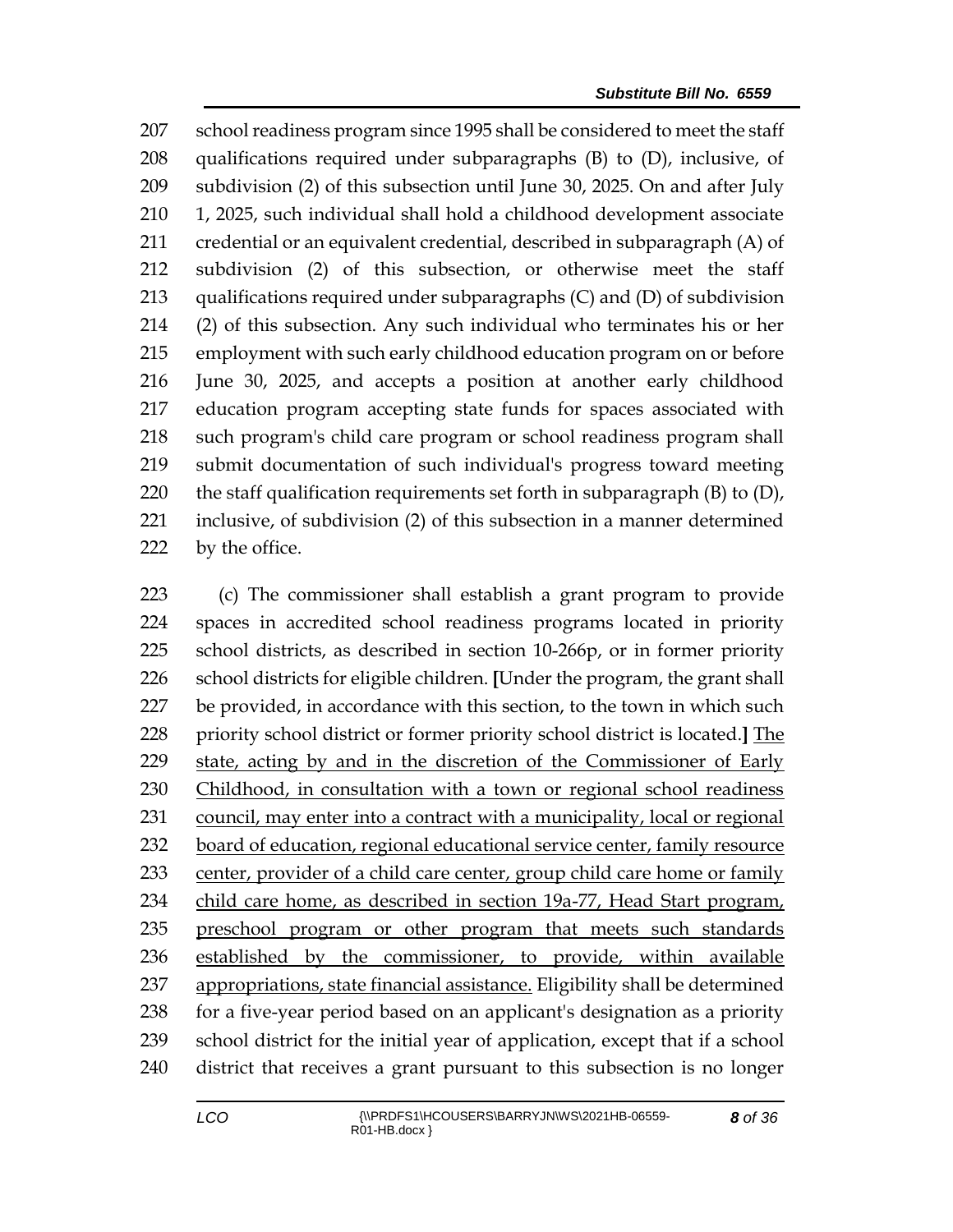designated as a priority school district at the end of such five-year period, such former priority school district shall continue to be eligible to receive a grant pursuant to this subsection. Grant awards shall be made annually contingent upon available funding and a satisfactory annual evaluation. The chief elected official of such town and the superintendent of schools for such priority school district or former priority school district shall submit a plan for the expenditure of grant funds and responses to the local request for proposal process to the commissioner. The commissioner shall review and approve such plans. The plan shall: (1) Be developed in consultation with the local or 251 regional school readiness council established pursuant to section  $10-16r<sub>t</sub>$  as amended by this act; (2) be based on a needs and resource assessment; (3) provide for the issuance of requests for proposals for providers of accredited school readiness programs, provided, after the initial requests for proposals, facilities that have been approved to operate a child care program financed through the Connecticut Health and Education Facilities Authority and have received a commitment for debt service from the Department of Social Services, pursuant to section 17b- 749i, on or before June 30, 2014, and on or after July 1, 2014, from the office, are exempt from the requirement for issuance of annual requests for proposals; and (4) identify the need for funding pursuant to section 17b-749a in order to extend the hours and days of operation of school readiness programs in order to provide child care services for children attending such programs.

 (d) (1) The commissioner shall establish a competitive grant program to provide spaces in accredited school readiness programs or school readiness programs seeking accreditation located in (A) an area served by a priority school or a former priority school, (B) a town ranked one to fifty when all towns are ranked in ascending order according to town wealth, as defined in subdivision (26) of section 10-262f, whose school 271 district is not a priority school district pursuant to section 10-266p, (C) a town formerly a town described in subparagraph (B) of this subdivision, as provided for in subdivision (2) of this subsection, or (D) a town designated as an alliance district, as defined in section 10-262u, whose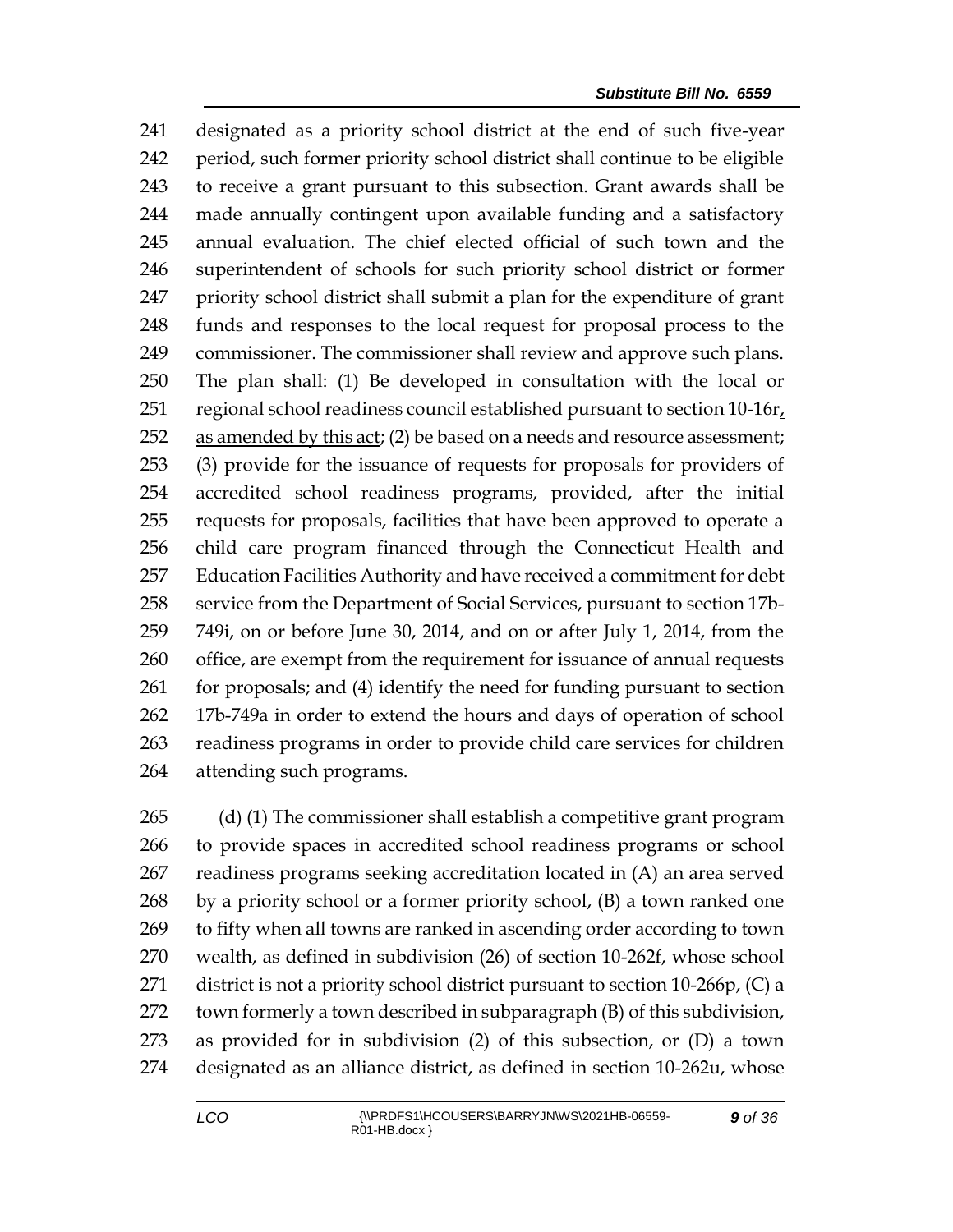school district is not a priority school district pursuant to section 10- 266p. A town in which a priority school is located, a regional school readiness council, pursuant to subsection (c) of section 10-16r, as amended by this act, for a region in which such a school is located or a town described in subparagraph (B) of this subdivision may apply for such a grant in an amount equal to the number of spaces in an accredited school readiness program or a school readiness program seeking accreditation multiplied by the per child cost set forth in subdivision (1) of subsection (b) of section 10-16q. Eligibility shall be determined for a three-year period based on an applicant's designation as having a priority school or being a town described in subparagraph (B) of this subdivision for the initial year of application. **[**Grant awards shall be made annually contingent upon available funding and a satisfactory annual evaluation.**]** The state, acting by and in the discretion of the Commissioner of Early Childhood, in consultation with a town or regional school readiness council, may enter into a contract with a municipality, local or regional board of education, regional educational service center, family resource center, provider of a child care center, group child care home or family child care home, as described in section 19a-77, Head Start program, preschool program or other program that meets such standards established by the commissioner, to provide, within available appropriations, state financial assistance. The chief elected official of such town and the superintendent of schools of the school district or the regional school readiness council shall submit a plan, as described in subsection (c) of this section, for the expenditure of such grant funds to the commissioner. In awarding grants pursuant to this subsection, the commissioner shall give preference to applications submitted by regional school readiness councils and may, within available appropriations, provide a grant to such town or regional school readiness council that increases the number of spaces for eligible children who reside in an area or town described in subparagraphs (A) to (D), inclusive, of this subdivision, in an accredited school readiness program or a school readiness program seeking accreditation. **[**A town or regional school readiness council awarded a grant pursuant to this subsection shall use the funds to purchase spaces for such children from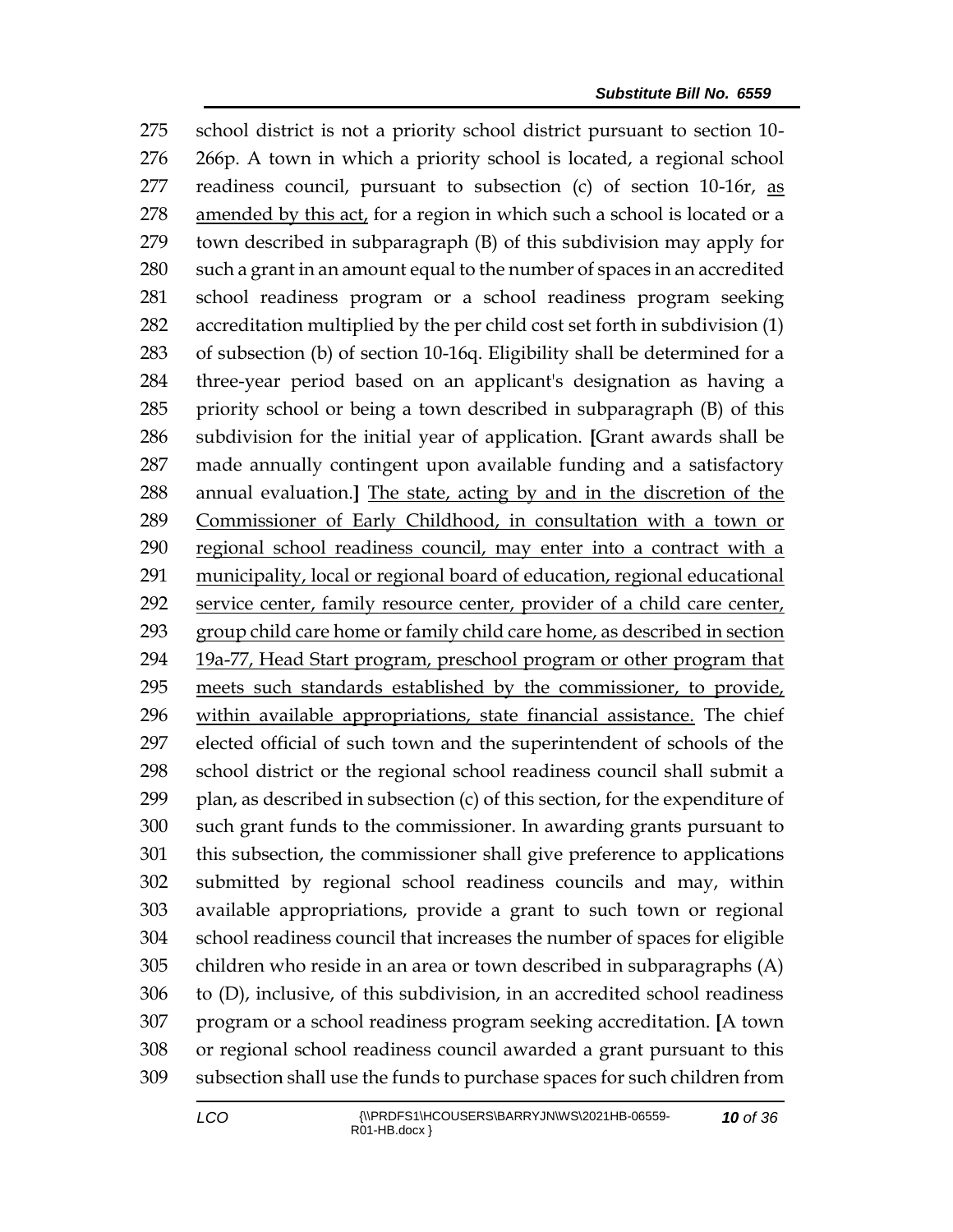providers of accredited school readiness programs or school readiness programs seeking accreditation.**]**

 (2) (A) Except as provided in subparagraph (C) of this subdivision, commencing with the fiscal year ending June 30, 2005, if a town received a grant pursuant to subdivision (1) of this subsection and is no longer eligible to receive such a grant, the town may receive a phase-out grant for each of the three fiscal years following the fiscal year such town received its final grant pursuant to subdivision (1) of this subsection.

 (B) The amount of such phase-out grants shall be determined as follows: (i) For the first fiscal year following the fiscal year such town received its final grant pursuant to subdivision (1) of this subsection, in an amount that does not exceed seventy-five per cent of the grant amount such town received for the town or school's final year of eligibility pursuant to subdivision (1) of this subsection; (ii) for the second fiscal year following the fiscal year such town received its final grant pursuant to subdivision (1) of this subsection, in an amount that does not exceed fifty per cent of the grant amount such town received for the town's or school's final year of eligibility pursuant to subdivision (1) of this subsection; and (iii) for the third fiscal year following the fiscal year such town received its final grant pursuant to subdivision (1) of this subsection, in an amount that does not exceed twenty-five per cent of the grant amount such town received for the town's or school's final year of eligibility pursuant to subdivision (1) of this subsection.

 (C) For the fiscal year ending June 30, 2011, and each fiscal year thereafter, any town that received a grant pursuant to subparagraph (B) of subdivision (1) of this subsection for the fiscal year ending June 30, 2010, shall continue to receive a grant under this subsection even if the town no longer meets the criteria for such grant pursuant to subparagraph (B) of subdivision (1) of this subsection.

 **[**(e) (1) For the fiscal year ending June 30, 2009, and each fiscal year thereafter, priority school districts and former priority school districts shall receive grants based on the sum of the products obtained by (A)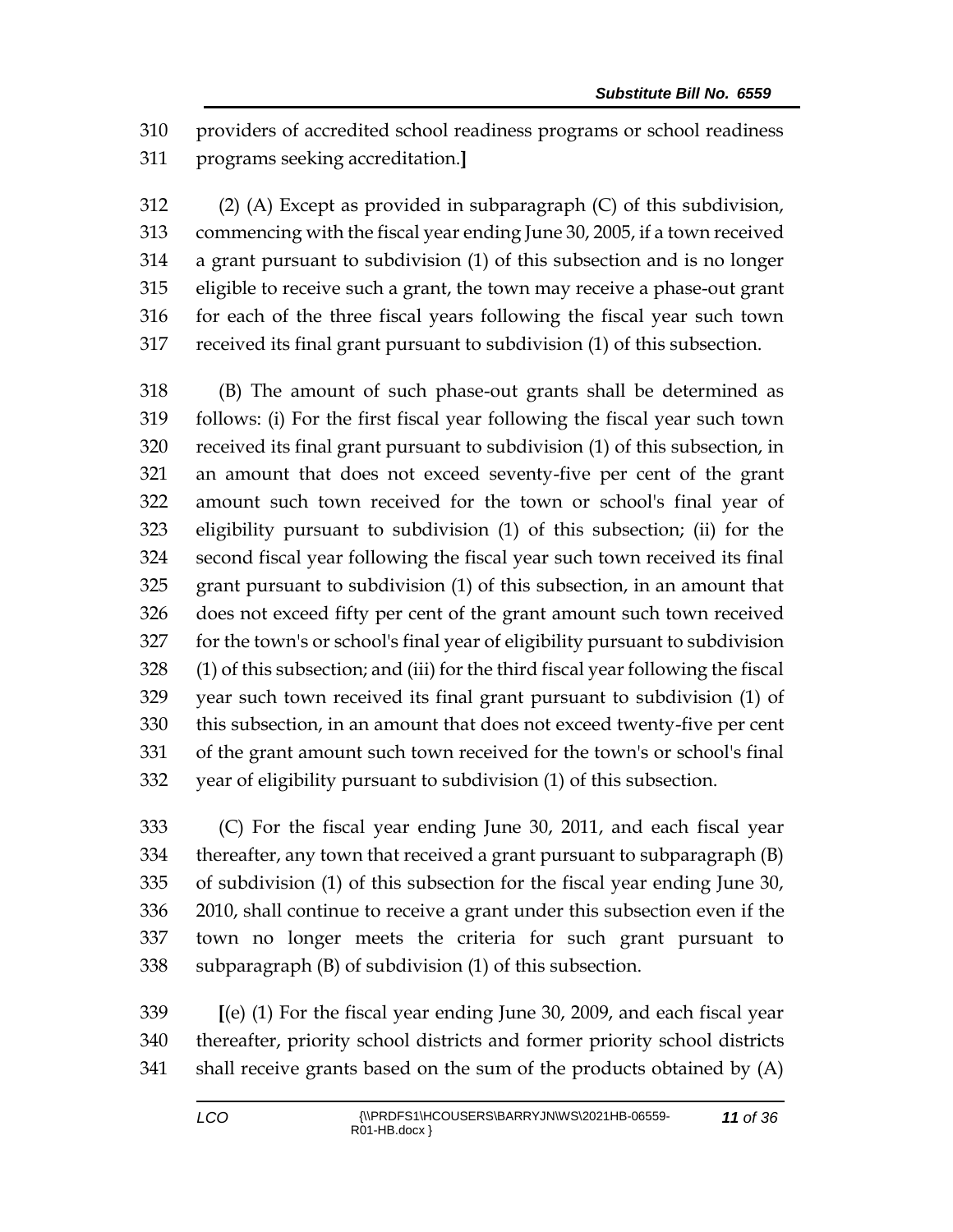multiplying the district's number of contracted slots on March thirtieth of the fiscal year prior to the fiscal year in which the grant is to be paid, by the per child cost pursuant to subdivision (1) of subsection (b) of section 10-16q, except that such per child cost shall be reduced for slots that are less than year-round, and (B) multiplying the number of additional or decreased slots the districts have requested for the fiscal year in which the grant is to be paid by the per child cost pursuant to subdivision (1) of subsection (b) of section 10-16q, except such per child cost shall be reduced for slots that are less than year-round. If said sum exceeds the available appropriation, such number of requested additional slots shall be reduced, as determined by the commissioner, to stay within the available appropriation.**]**

 **[**(2) (A)**]** (e) (1) If funds appropriated for the purposes of subsection (c) of this section are not expended, the commissioner may deposit such unexpended funds in the account established under section 10-16aa and use such unexpended funds in accordance with the provisions of section 10-16aa.

 **[**(B)**]** (2) For the fiscal year ending June 30, 2015, and each fiscal year thereafter, if funds appropriated for the purposes of subsection (c) of this section are not expended, an amount up to one million dollars of such unexpended funds may be available for the provision of professional development for early childhood care and education program providers, and staff employed in such programs, provided such programs accept state funds for infant, toddler and preschool slots. Such unexpended funds may be available for use in accordance with the provisions of this subparagraph for the subsequent fiscal year. The commissioner may use such unexpended funds on and after July 1, 2015, to support early childhood education programs accepting state funds in satisfying the staff qualifications requirements of subparagraphs (B) and (C) of subdivision (2) of subsection (b) of this section. The commissioner shall use any such funds to provide assistance to individual staff members, giving priority to those staff members **[**(i)**]** (A) attending an institution of higher education accredited by the Board of Regents for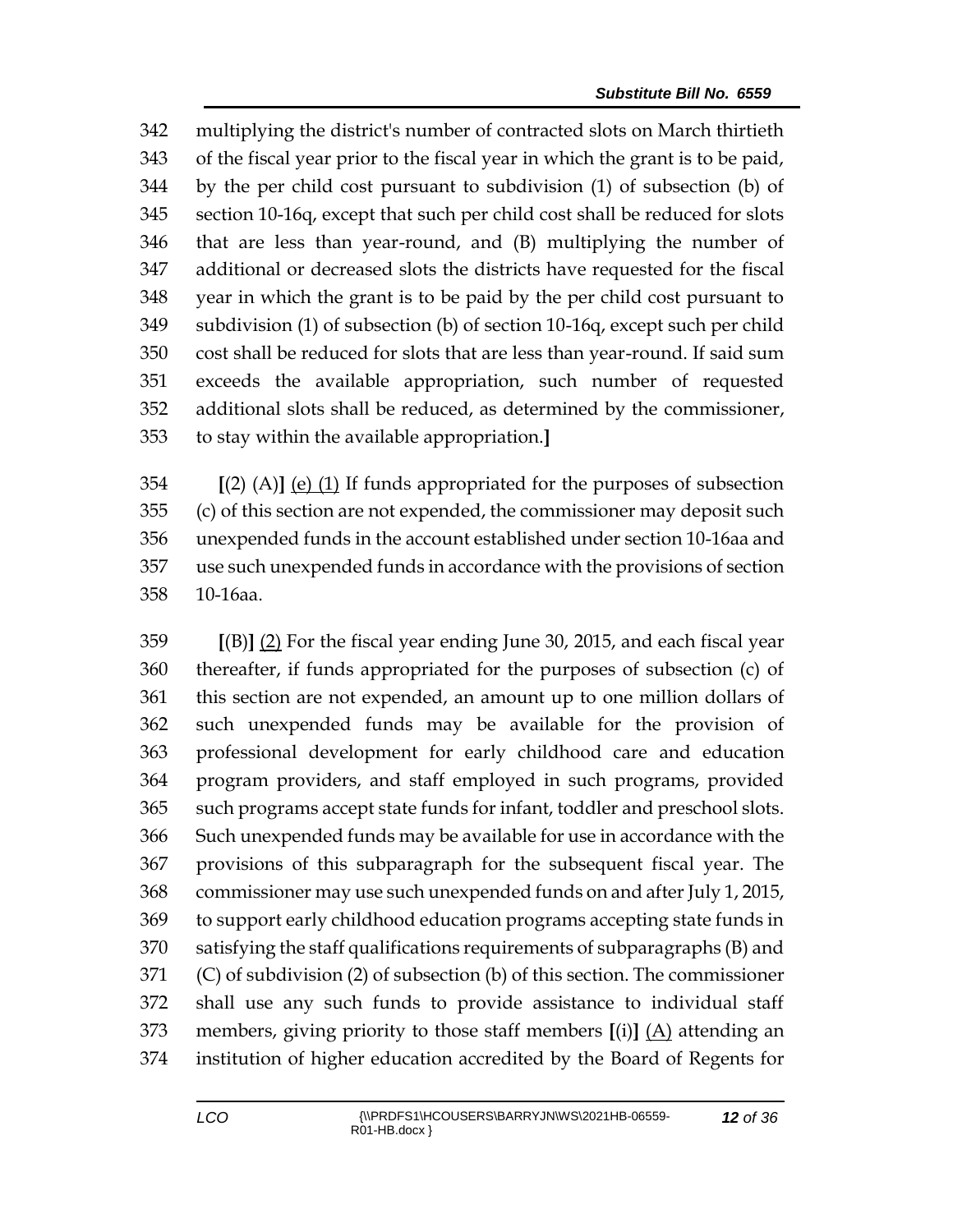Higher Education or the Office of Higher Education, and approved by the Office of Early Childhood, and regionally accredited, at a maximum of ten thousand dollars per staff member per year for the cost of higher education courses leading to a bachelor's degree or, not later than December 31, 2015, an associate degree, as such degrees are described in said subparagraphs (B) and (C), or **[**(ii)**]** (B) receiving noncredit competency-based training approved by the office, at a maximum of one thousand dollars per staff member per year, provided such staff members have applied for all available federal and state scholarships and grants, and such assistance does not exceed such staff members' financial need. Individual staff members shall apply for such unexpended funds in a manner determined by the commissioner. The commissioner shall determine how such unexpended funds shall be distributed.

 **[**(C)**]** (3) If funds appropriated for the purposes of subsection (c) of this section are not expended pursuant to subsection (c) of this section, deposited pursuant to **[**subparagraph (A) of this**]** subdivision (1) of this subsection, or used pursuant to **[**subparagraph (B) of this**]** subdivision (2) of this subsection, the commissioner may use such unexpended funds to support local school readiness programs. The commissioner may use such funds for purposes including, but not limited to, **[**(i)**]** (A) assisting local school readiness programs in meeting and maintaining accreditation requirements, **[**(ii)**]** (B) providing training in implementing the preschool assessment and curriculum frameworks, including training to enhance literacy teaching skills, **[**(iii)**]** (C) developing a state- wide preschool curriculum, **[**(iv)**]** (D) developing student assessments for students in grades kindergarten to two, inclusive, **[**(v)**]** (E) developing and implementing best practices for parents in supporting preschool and kindergarten student learning, **[**(vi)**]** (F) developing and implementing strategies for children to successfully transition to preschool and from preschool to kindergarten, including through parental engagement and whole-family supports that may be utilized through the two-generational initiative, established pursuant to section 17b-112*l*, or through other available resources, **[**(vii)**]** (G) providing for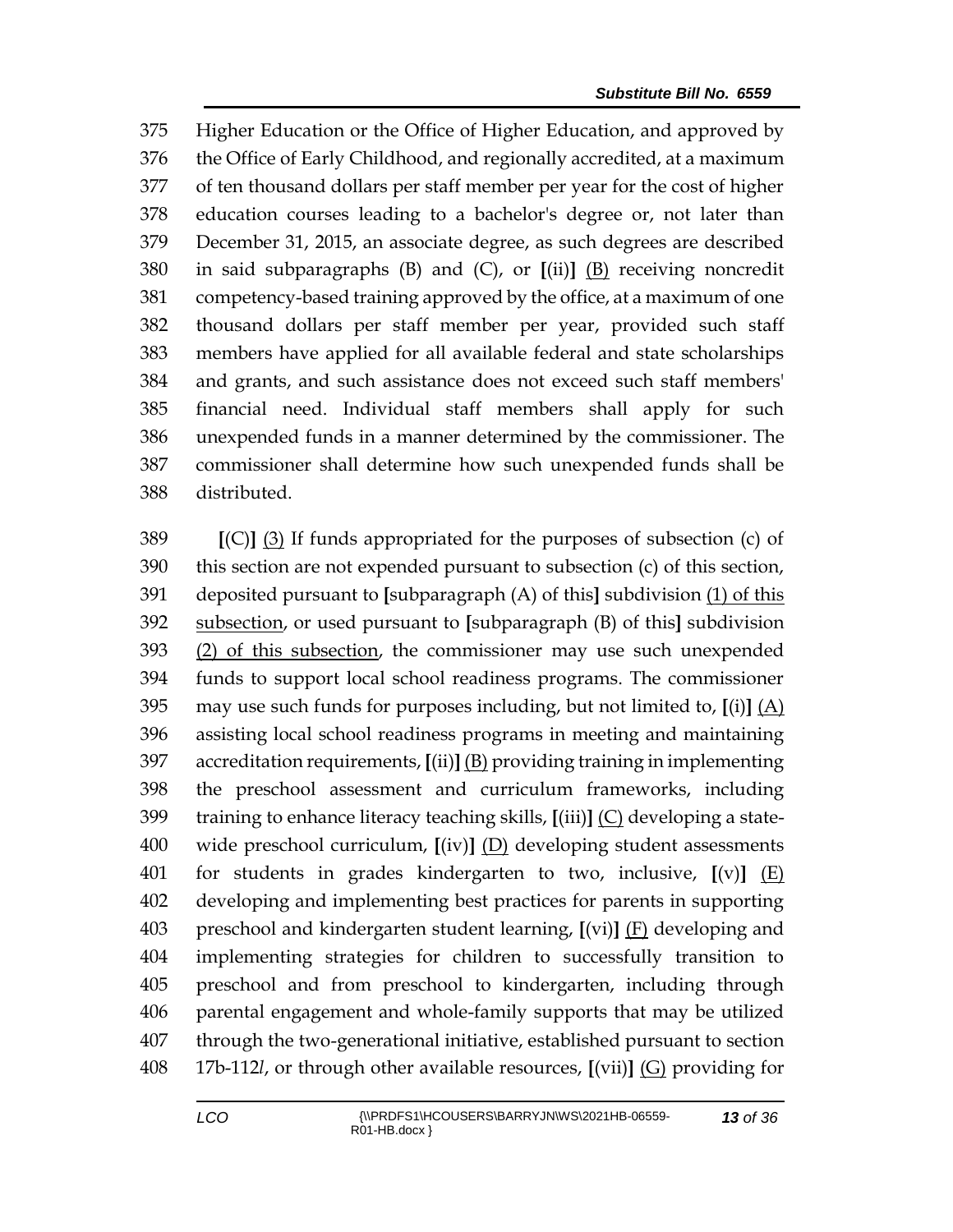professional development, including assisting in career ladder advancement, for school readiness staff, **[**(viii)**]** (H) providing supplemental grants to other towns that are eligible for grants pursuant to subsection (c) of this section, and **[**(ix)**]** (I) developing a plan to provide spaces in an accredited school readiness program or a school readiness program seeking accreditation to all eligible children who reside in an area or town described in subparagraphs (A) to (D), inclusive, of subdivision (1) of subsection (d) of this section.

 **[**(3) Notwithstanding subdivision (2) of this subsection, for the fiscal years ending June 30, 2015, to June 30, 2016, inclusive, the office may retain up to one hundred ninety-eight thousand two hundred dollars of the amount appropriated for purposes of this section for coordination, program evaluation and administration.**]**

 (f) Any school readiness program that receives funds pursuant to this section or section 10-16u shall not discriminate on the basis of race, color, national origin, gender, religion or disability. For purposes of this section, a nonsectarian program means any public or private school readiness program that is not violative of the Establishment Clause of the Constitution of the State of Connecticut or the Establishment Clause of the Constitution of the United States of America.

 (g) Subject to the provisions of this subsection, no funds received by a town pursuant to subsection (c) or (d) of this section or section 10-16u shall be used to supplant federal, state or local funding received by such town for early childhood education, provided a town may use an amount determined in accordance with this subsection for coordination, program evaluation and administration. Such amount shall be at least five per cent of the total grant allocation, but not more than seventy-five thousand dollars and shall be determined by the commissioner based on the school readiness grant award allocated to the town pursuant to subsection (c) or (d) of this section or section 10-16u and the number of operating sites for coordination, program evaluation and administration. Such amount shall be increased by an amount equal to local funding provided for early childhood education coordination,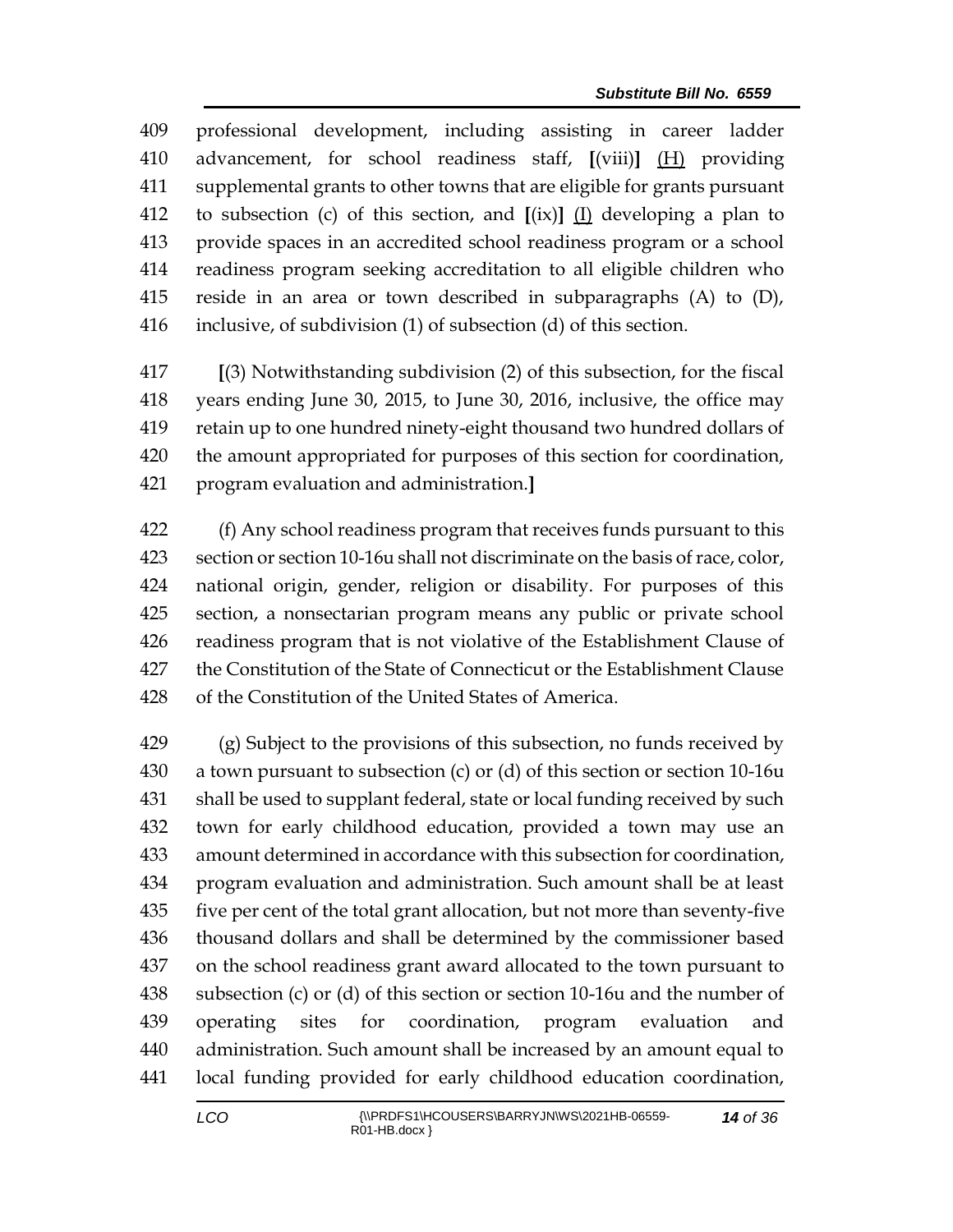program evaluation and administration, not to exceed twenty-five thousand dollars. Each town that receives a grant pursuant to subsection (c) or (d) of this section or section 10-16u shall designate a person to be responsible for such coordination, program evaluation and administration and to act as a liaison between the town and the commissioner. Each school readiness program that receives funds pursuant to this section or section 10-16u shall provide information to the commissioner or the school readiness council, as requested, that is necessary for purposes of any school readiness program evaluation.

 (h) Any town receiving a grant pursuant to this section may use such grant, with the approval of the commissioner, to prepare a facility or staff for operating a school readiness program and shall be adjusted based on the number of days of operation of a school readiness program if a shorter term of operation is approved by the commissioner.

 (i) A town may use grant funds to purchase spaces for eligible children who reside in such town at an accredited school readiness program located in another town. A regional school readiness council may use grant funds to purchase spaces for eligible children who reside in the region covered by the council at an accredited school readiness program located outside such region.

 (j) Children enrolled in school readiness programs funded pursuant to this section shall not be counted (1) as resident students for purposes of subdivision (22) of section 10-262f, or (2) in the determination of average daily membership pursuant to subdivision (2) of subsection (a) of section 10-261.

 (k) (1) Up to two per cent of the amount of the appropriation for this section may be allocated to the competitive grant program pursuant to subsection (d) of this section. The determination of the amount of such allocation shall be made on or before August first.

 (2) Up to two per cent of the amount of the appropriation for this section may be used by the commissioner in a manner consistent with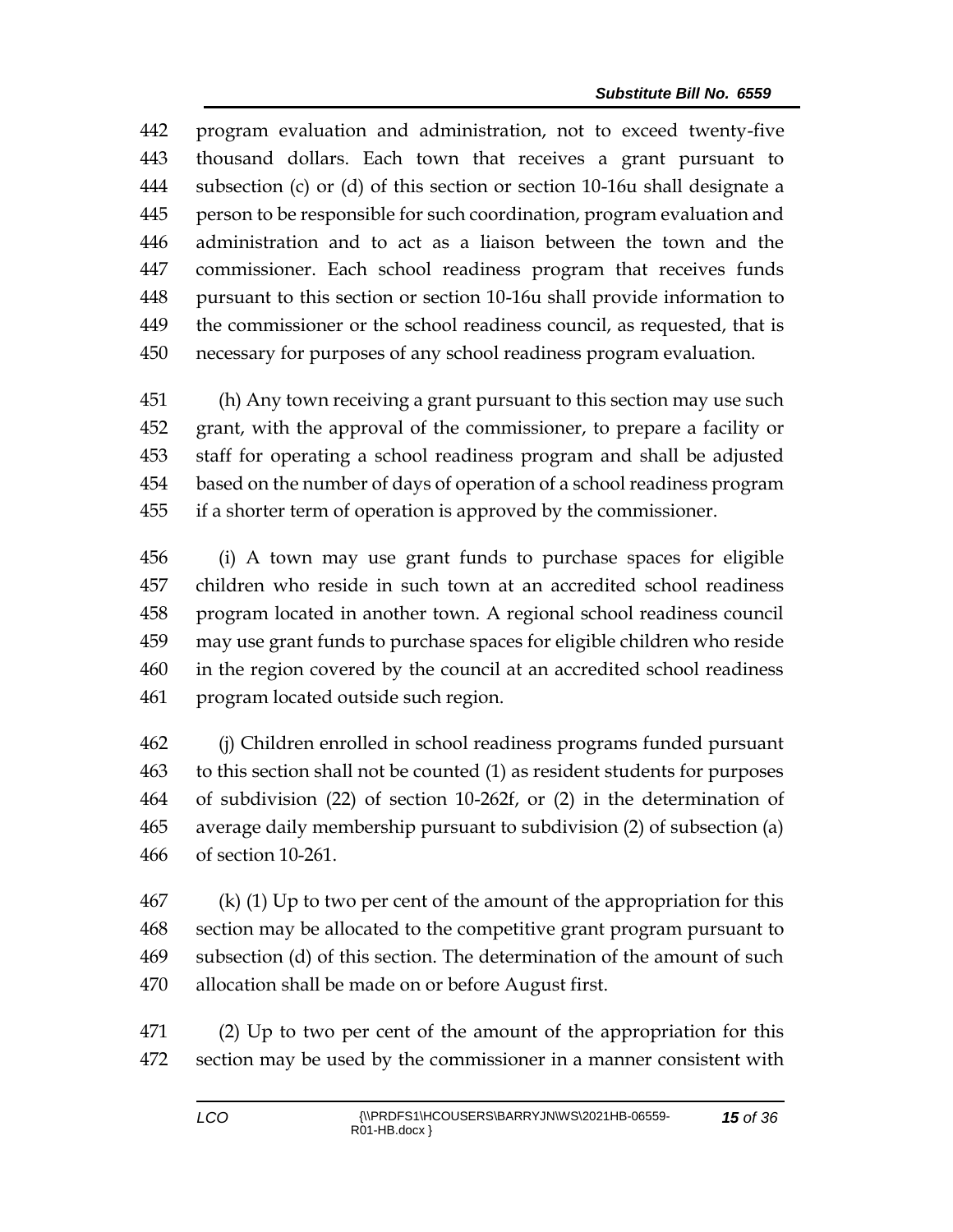## the provisions of section 10-509, as amended by this act.

 (l) For the fiscal year ending June 30, 2020, and each fiscal year thereafter, any school readiness program that (1) is licensed by the Office of Early Childhood pursuant to chapter 368a, (2) provides full- day and year-round child care and education programs for children, and (3) receives funds pursuant to this section or section 10-16u, shall use any amount of the per child cost as described in subdivision (1) of subsection (b) of section 10-16q that is over the amount of eight thousand nine hundred twenty-seven dollars, exclusively to increase the salaries of those individuals with direct responsibility for teaching or caring for children in a classroom at such school readiness program.

 Sec. 3. Section 10-16r of the general statutes is repealed and the following is substituted in lieu thereof (*Effective July 1, 2021*):

 (a) A town seeking to apply for a grant pursuant to subsection (c) of section 10-16p, as amended by this act, or section 10-16u shall convene a local school readiness council or shall establish a regional school readiness council pursuant to subsection (c) of this section. Any other town may convene such a council. The chief elected official of the town or, in the case of a regional school district, the chief elected officials of the towns in the school district and the superintendent of schools for the school district shall jointly appoint and convene such council. Each school readiness council shall be composed of: (1) The chief elected official, or the official's designee; (2) the superintendent of schools, or a management level staff person as the superintendent's designee; (3) parents; (4) representatives from local programs such as Head Start, child care providers receiving state financial assistance pursuant to section 8-210, as amended by this act, family resource centers, nonprofit and for-profit child care centers, group child care homes, prekindergarten and nursery schools, and family child care home providers; (5) a representative from a health care provider in the community; (6) the local homeless education liaison designated by the local or regional board of education for the school district, pursuant to Subtitle B of Title VII of the McKinney-Vento Homeless Assistance Act,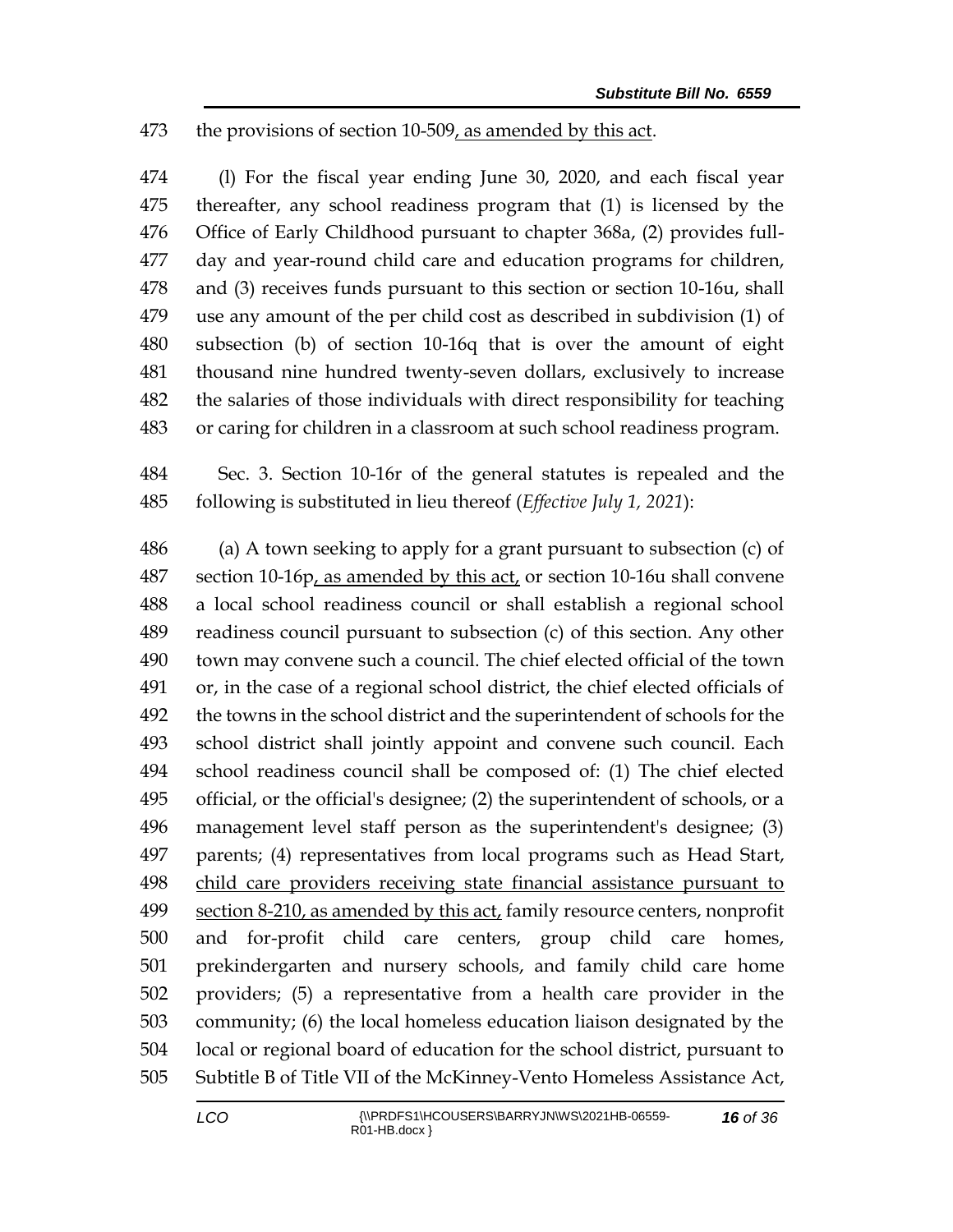42 USC 11431 et seq., as amended from time to time; (7) a representative 507 from a workforce or job training entity in the community;  $(8)$  a representative from a local business in the community; and **[**(7)**]** (9) other representatives from the community who provide services to children. **[**The chief elected official shall designate**]** On and after July 1, 2021, the members of the school readiness council shall elect the chairperson of the school readiness council. Each school readiness council is required to document efforts to ensure that the racial, ethnic and socioeconomic composition of the council reflects that of its town or region, as applicable. At least twenty-five per cent of the membership of the school readiness council shall be parents or guardians of children eligible to attend a school readiness program. Such parents or guardians may, within available appropriations, be compensated for any time and travel related to council meetings, and any activities related to training, leadership and community engagement. School readiness council meetings shall be held at times and locations that are convenient for the council members, including the parent and guardian members.

 (b) The local school readiness council shall: (1) Make recommendations to the chief elected official and the superintendent of schools on issues relating to school readiness, including any applications for grants pursuant to sections 10-16p, as amended by this act, 10-16u, 17b-749a and 17b-749c; (2) foster partnerships among providers of school readiness programs; (3) cooperate with the Office of Early Childhood in any evaluation of a school readiness program; (4) identify existing and prospective resources and services available to children and families; (5) facilitate the coordination of the delivery of services to children and families, including (A) referral procedures, and (B) before and after-school child care for children attending kindergarten programs; (6) exchange information with other councils, the community and organizations serving the needs of children and families; (7) make recommendations to school officials concerning transition from school readiness programs to kindergarten; **[**and**]** (8) encourage public participation; and (9) collaborate with the Office of Early Childhood related to planning improvements to the state early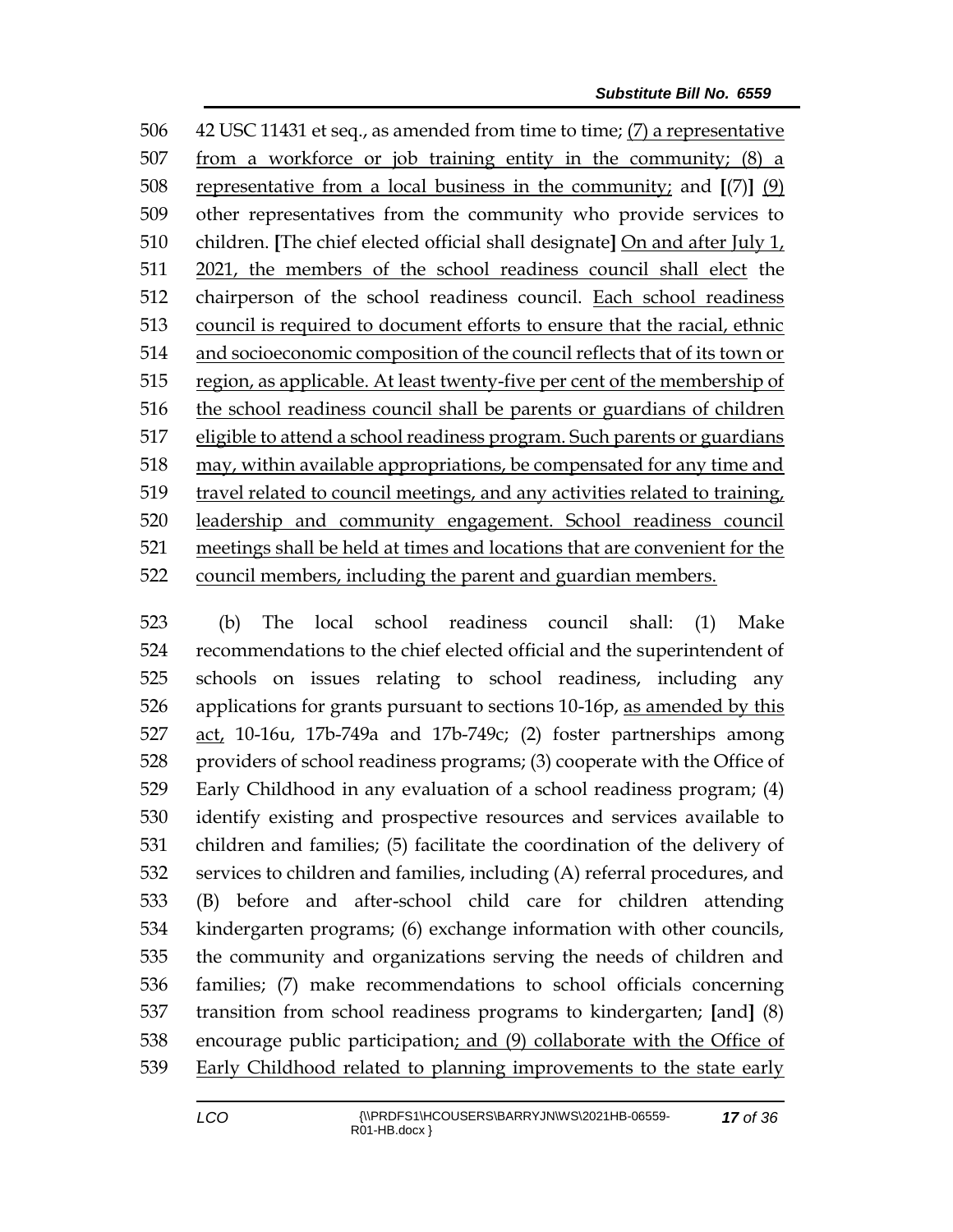care and education governance structure.

 (c) Two or more towns or school districts and appropriate representatives of groups or entities interested in early childhood education in a region may establish a regional school readiness council. If a priority school is located in at least one of such school districts, the regional school readiness council may apply for a grant pursuant to subsection (d) of section 10-16p, as amended by this act. The regional school readiness council may perform the duties outlined in subdivisions (2) to (8), inclusive, of subsection (b) of this section.

 Sec. 4. Section 10-509 of the general statutes is repealed and the following is substituted in lieu thereof (*Effective July 1, 2021*):

 (a) As used in this subsection, "early care and education and childhood development programs" includes the child care subsidy program, established pursuant to section 17b-749, the school readiness program, as defined in section 10-16p, as amended by this act, the supplemental quality enhancement grant program, established pursuant to section 17b-749c, the **[**Nurturing Families Network**]** Connecticut Home Visiting System, established pursuant to section 17b- 751b, as amended by this act, family child care homes and group child 559 care homes, as described in section 19a-77, and the program for state financial assistance for neighborhood facilities, including child care centers, pursuant to section 8-210, as amended by this act.

 (b) For the fiscal year ending June 30, 2019, and each fiscal year thereafter, the Commissioner of Early Childhood may expend in any year an amount not to exceed two per cent of the total amount appropriated to the office for early care and education and child development programs for the purpose of carrying out its 567 responsibilities pursuant to section 10-500, as amended by this act, including, but not limited to, piloting innovative and results-driven service delivery, program evaluation and improvement, funding and procurement models that are performance-driven and results-accountable, interagency coordination and collaboration and evaluative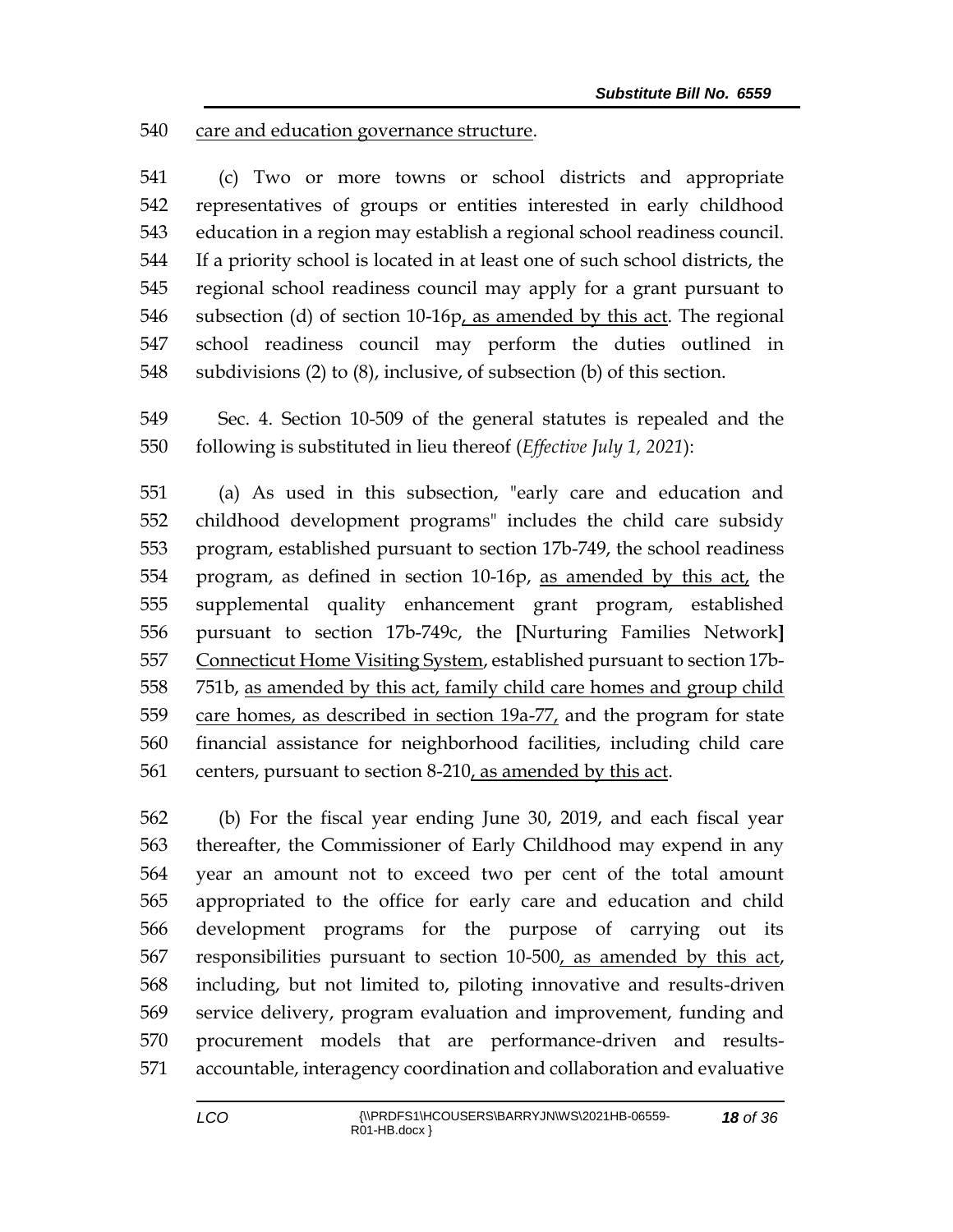tools and infrastructure, provided if the total amount of such two per cent exceeds one million dollars, all funds in excess of one million dollars shall be used for service delivery. The commissioner may not expend any funds under this section for administrative or other overhead costs of the Office of Early Childhood. The commissioner may develop policies and procedures to implement the provisions of this section.

 (c) Not later than January first of each year, the office shall submit a report relating to how the commissioner has expended funds pursuant to subsection (b) of this section to the joint standing committee of the General Assembly having cognizance of matters relating to education, in accordance with the provisions of section 11-4a. Such report shall include, but need not be limited to, (1) the results of any program evaluations conducted by the office, (2) an assessment of the relationship between the cost and the value of the service delivery outcomes achieved, and (3) any policies and procedures developed by the commissioner to implement the provisions of this section.

 Sec. 5. Section 8-210 of the general statutes is repealed and the following is substituted in lieu thereof (*Effective July 1, 2021*):

 (a) The state, acting by and in the discretion of the Commissioner of Social Services or the Commissioner of Early Childhood, as appropriate, may enter into a contract with a municipality or a qualified private, nonprofit corporation for state financial assistance for the planning, construction, renovation, site preparation and purchase of improved or unimproved property as part of a capital development project for neighborhood facilities. Such facilities may include, but need not be limited to, child care centers, elderly centers, multipurpose human resource centers, emergency shelters for the homeless and shelters for victims of domestic violence. The financial assistance shall be in the form of state grants-in-aid equal to (1) all or any portion of the cost of such capital development project if the grantee is a qualified private nonprofit corporation, or (2) up to two-thirds of the cost of such capital development project if the grantee is a municipality, as determined by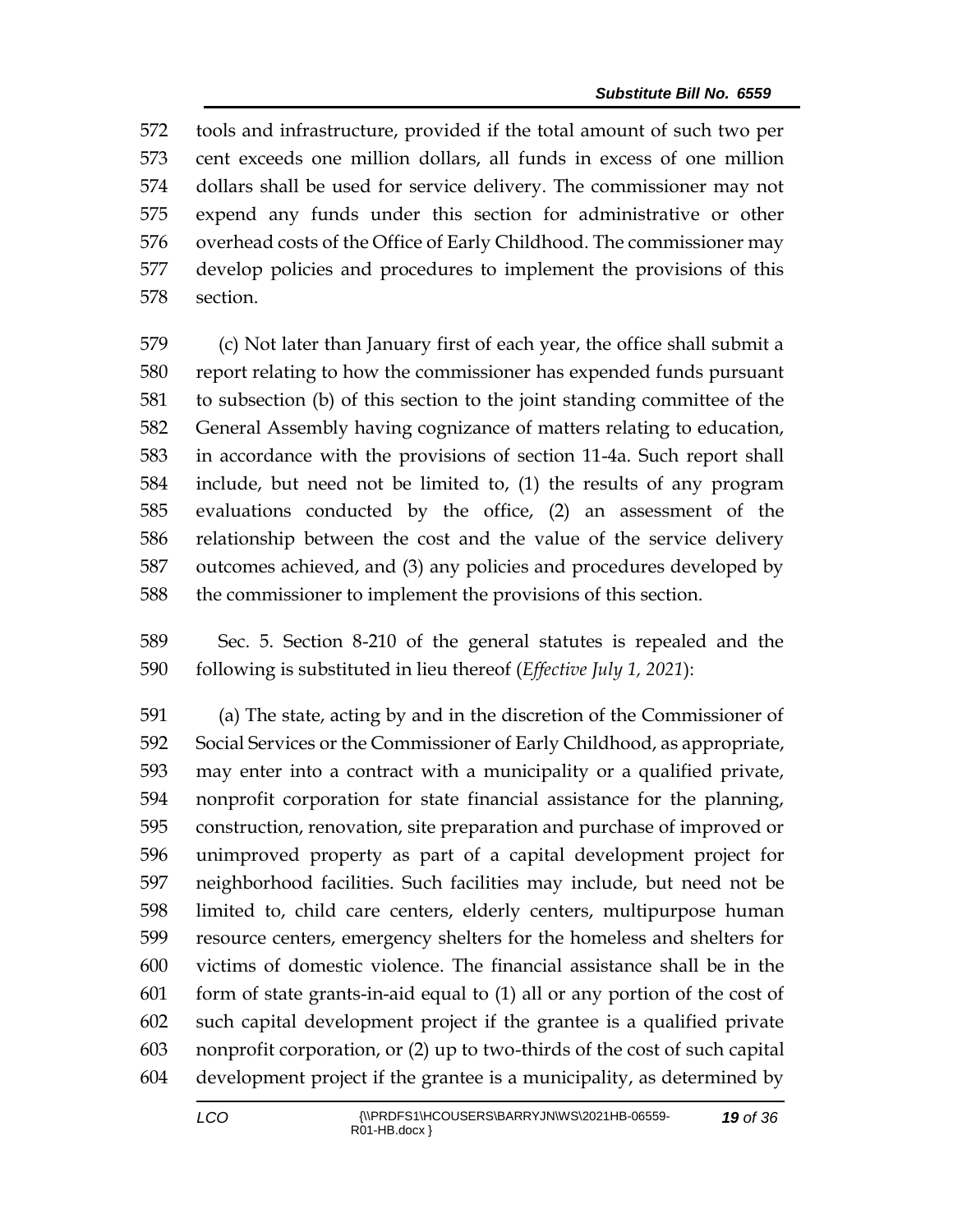the Commissioner of Social Services or the Commissioner of Early Childhood, as appropriate.

 (b) The state, acting by and in the discretion of the Commissioner of Early Childhood, may enter into a contract with a municipality, a group child care home or family child care home, as described in section 19a- 77, a human resource development agency or a nonprofit corporation for state financial assistance in developing and operating child care centers, group child care homes and family child care homes for children disadvantaged by reasons of economic, social or environmental conditions, provided no such financial assistance shall be available for the operating costs of any such child care center, group child care home or family child care home unless it has been licensed by the Commissioner of Early Childhood pursuant to section 19a-80, as amended by this act. Such financial assistance shall be available for a program of a municipality, of a group child care home or family child care home, of a human resource development agency or of a nonprofit corporation which may provide for personnel, equipment, supplies, activities, program materials and renovation and remodeling of the physical facilities of such child care centers, group child care homes or 624 family child care homes. Such contract shall provide for state financial assistance, within available appropriations, in the form of a state grant- in-aid (1) for a portion of the cost of such program, as determined by the Commissioner of Early Childhood, if not federally assisted, (2) equal to one-half of the amount by which the net cost of such program, as approved by the Commissioner of Early Childhood, exceeds the federal grant-in-aid thereof, or (3) in an amount not less than the per child cost as described in subdivision (1) of subsection (b) of section 10-16q, for each child in such program that is three or four years of age and each child that is five years of age who is not eligible to enroll in school, pursuant to section 10-15c, while maintaining services to children under three years of age under this section. For the fiscal year ending June 30, 2020, and each fiscal year thereafter, the amount per child pursuant to subdivision (3) of this subsection that is over the amount of the per child cost that was prescribed pursuant to the contract for the fiscal year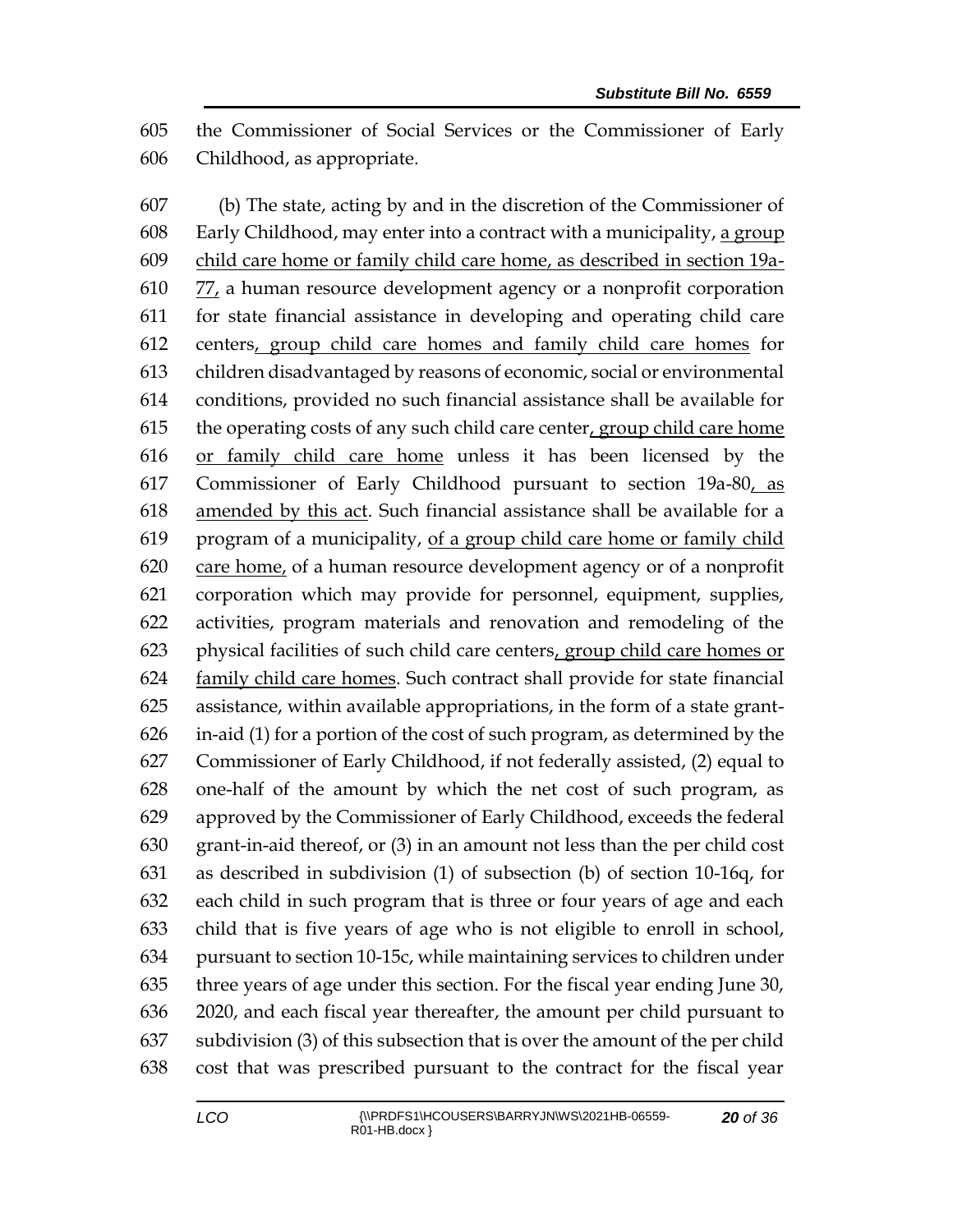ending June 30, 2019, shall be used exclusively to increase the salaries of early childhood educators employed at the child care center. The Commissioner of Early Childhood may authorize child care centers, 642 group child care homes and family child care homes receiving financial assistance under this subsection to apply a program surplus to the next program year. The Commissioner of Early Childhood shall consult with directors of child care centers in establishing fees for the operation of such centers.

 (c) The Office of Early Childhood, in consultation with representatives from child care centers, group child care homes and family child care homes, within available appropriations, shall develop guidelines for programs provided at state-contracted child care centers, group child care home and family child care homes. The guidelines shall include standards for program quality and design and identify short and long-term outcomes for families participating in such programs. The Office of Early Childhood, within available appropriations, shall provide a copy of such guidelines to each state-contracted child care center, group child care home and family child care home. Each state- contracted child care center, group child care home and family child care home shall use the guidelines to develop a program improvement plan for the next twelve-month period and shall submit the plan to the Office of Early Childhood. The plan shall include goals to be used for measuring such improvement. The Office of Early Childhood shall use the plan to monitor the progress of such child care center, group child care home or family child care home.

 (d) The state, acting by and in the discretion of the Commissioner of Early Childhood, may enter into a contract with a municipality, a group child care home or family child care home, a human resource development agency or a nonprofit corporation for state financial assistance for a project of renovation of any child care center, group child care home or family child care home receiving assistance under this section, to make such center accessible to persons with physical disabilities, in the form of a state grant-in-aid equal to (1) the total net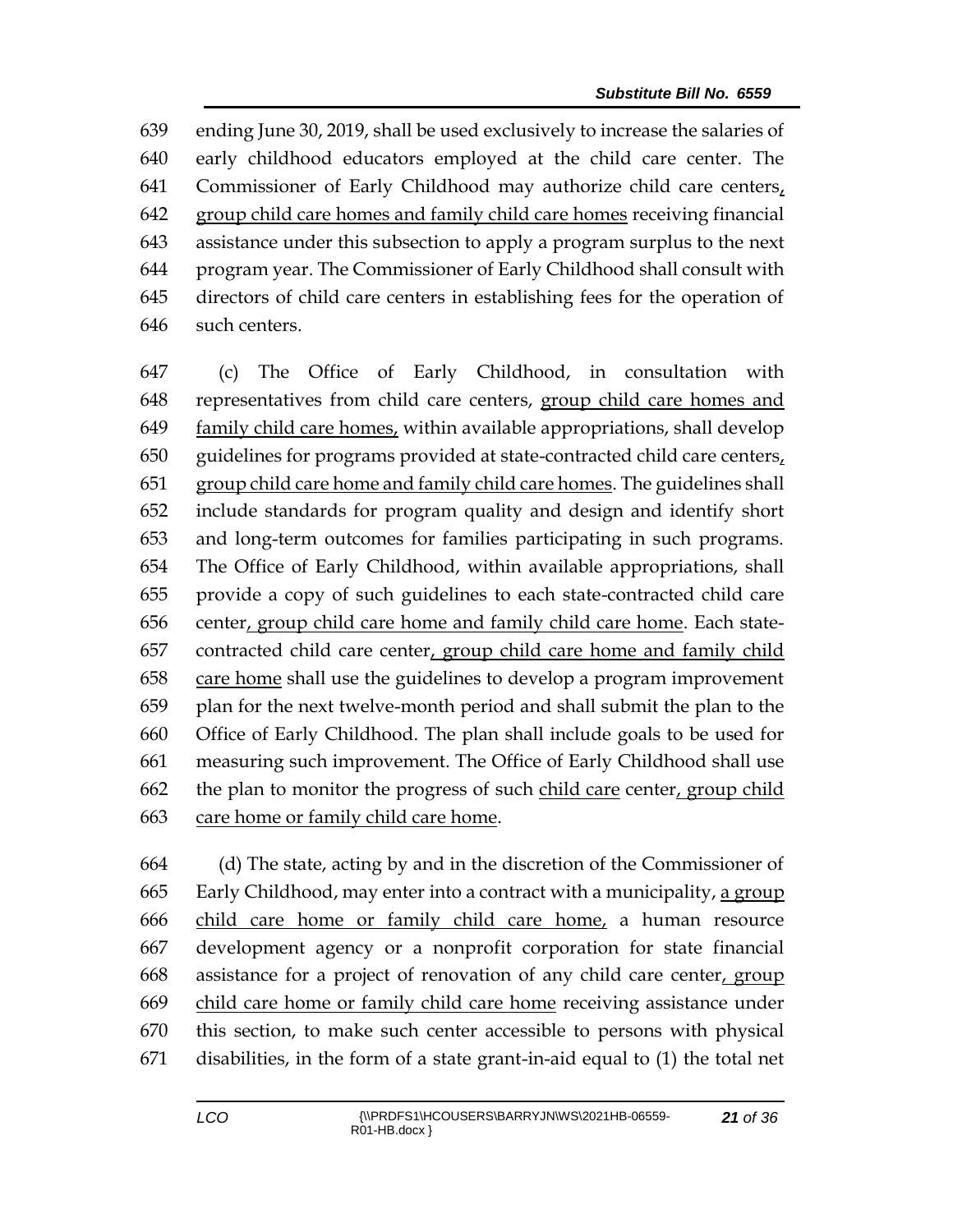cost of the project, as approved by the Commissioner of Early Childhood, or (2) the total amount by which the net cost of the project, as approved by the Commissioner of Early Childhood, exceeds the federal grant-in-aid thereof.

 (e) Any municipality, group child care home or family child care 677 home, human resource development agency or nonprofit corporation that enters into a contract pursuant to this section for state financial assistance for a child care center, group child care home or family child care home shall have sole responsibility for the development of the budget of the program provided at such child care center, group child care home or family child care home, including, but not limited to, personnel costs, purchases of equipment, supplies, activities and program materials, within the resources provided by the state under such contract. Upon local determination of a change in the type of child care services required in the area, a municipality, group child care home or family child care home, human resource development agency or nonprofit corporation may, within the limits of its annual budget and subject to the provisions of this subsection and sections 19a-77 to 19a-80, inclusive, as amended by this act, and 19a-82 to 19a-87a, inclusive, change its child care service. An application to change the type of child care service provided shall be submitted to the Commissioner of Early Childhood. Not later than forty-five days after the Commissioner of Early Childhood receives the application, the Commissioner of Early Childhood shall advise the municipality, human resource development agency or nonprofit corporation of the Commissioner of Early Childhood's approval, denial or approval with modifications of the application. If the Commissioner of Early Childhood fails to act on the application not later than forty-five days after the application's submittal, the application shall be deemed approved.

 (f) The Commissioner of Early Childhood may (1) with the approval of the Secretary of the Office of Policy and Management, authorize the expenditure of such funds for the purposes of this section as shall enable the Commissioner of Early Childhood to apply for, qualify for and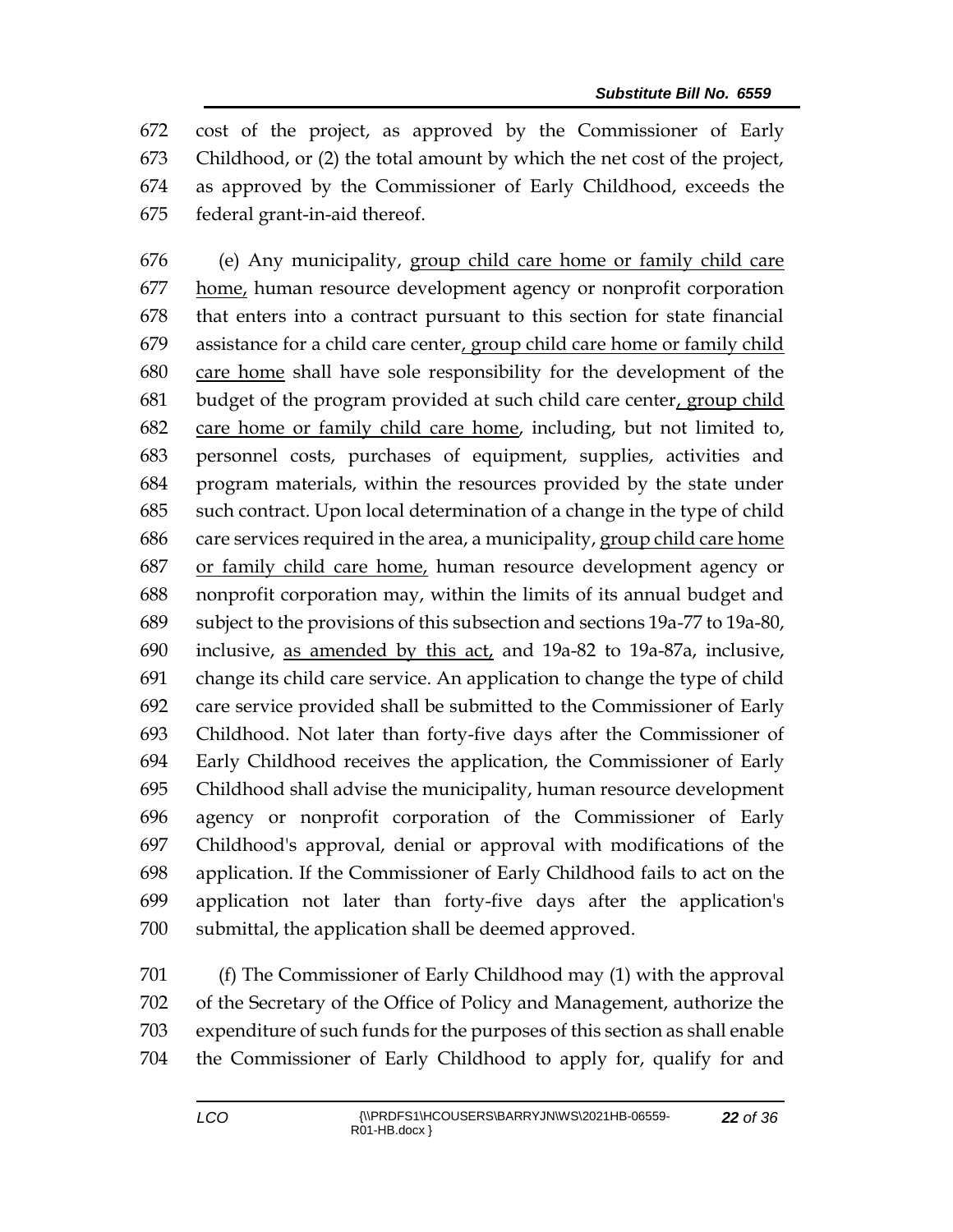provide the state's share of federally assisted child care services, and (2) expend an amount not to exceed two per cent of the amount appropriated for purposes of this section in a manner consistent with the provisions of section 10-509, as amended by this act. Sec. 6. Subsection (b) of section 10-500 of the general statutes is repealed and the following is substituted in lieu thereof (*Effective July 1, 2021*): (b) The office shall be responsible for: (1) Delivering services to young children and their families to ensure optimal health, safety and learning for each young child, including, but not limited to, coordinating agency efforts and data sharing in the two- generational initiative established pursuant to section 17b-112*l*; (2) Developing and implementing the early childhood information 718 system, in accordance with the provisions of section 10-501; (3) Developing and reporting on the early childhood accountability 720 plan, in accordance with the provisions of section 10-503; (4) Implementing a communications strategy for outreach to families, service providers and policymakers; (5) Beginning a state-wide longitudinal evaluation of the school readiness program examining the educational progress of children from prekindergarten programs to grade four, inclusive; (6) Developing, coordinating and supporting public and private partnerships to aid early childhood initiatives; (7) Developing a state-wide developmentally appropriate kindergarten entrance inventory that measures a child's level of preparedness for kindergarten, but shall not be used as a measurement tool for program accountability;

(8) Creating a unified set of reporting requirements for the purpose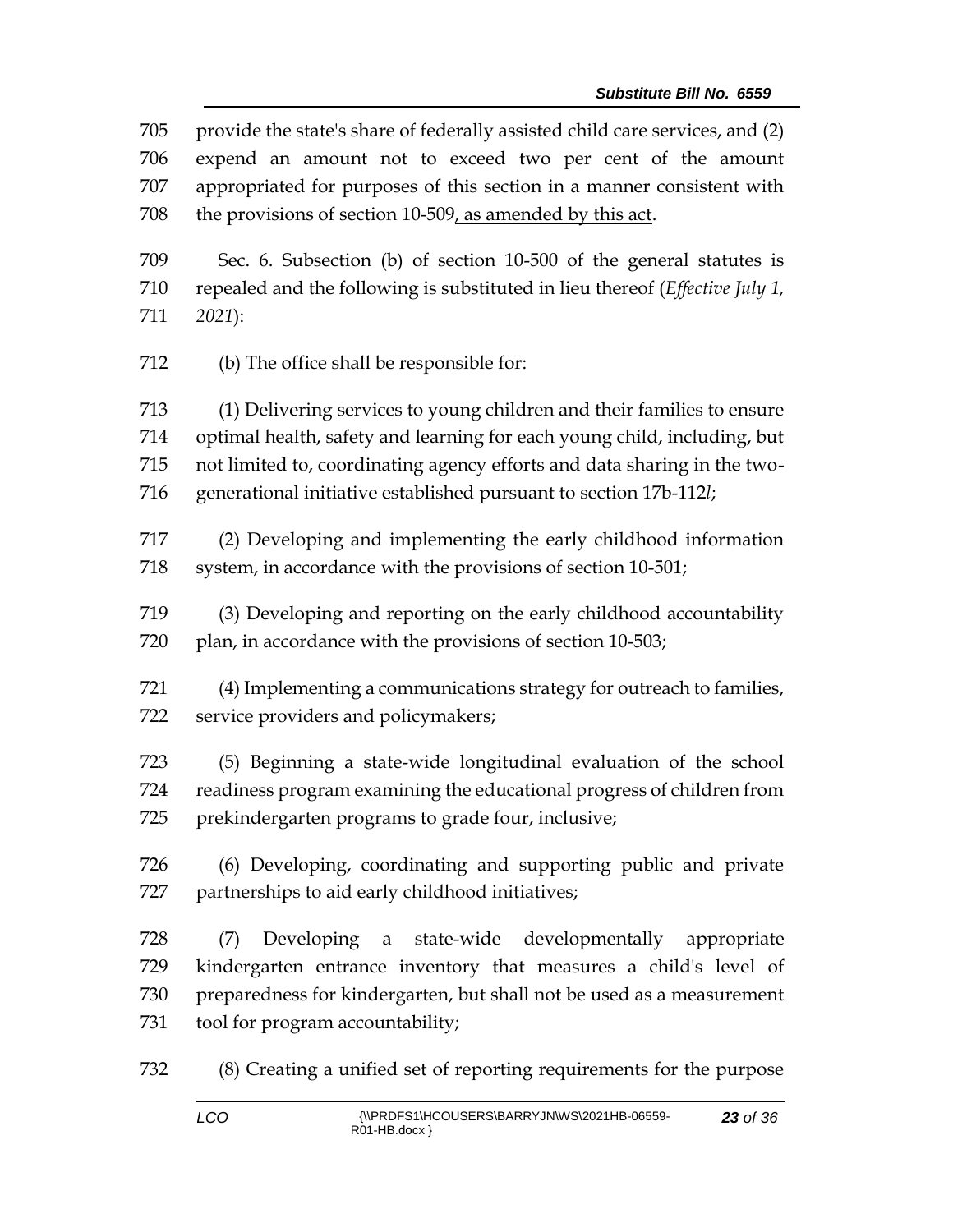of collecting the data elements necessary to perform quality assessments and longitudinal analysis;

 (9) Comparing and analyzing data collected pursuant to reporting requirements created under subdivision (8) of this subsection with the data collected in the state-wide public school information system, pursuant to section 10-10a, for population-level analysis of children and families;

 (10) Continually monitoring and evaluating all early care and education and child development programs and services, focusing on program outcomes in satisfying the health, safety, developmental and educational needs of all children; **[**, while retaining distinct separation between quality improvement services and licensing services for child care centers, group child care homes and family child care homes;**]**

 (11) Coordinating home visitation services across programs for young children;

 (12) Providing information and technical assistance to persons seeking early care and education and child development programs and services;

 (13) Assisting state agencies and municipalities in obtaining available federal funding for early care and education and child development programs and services;

 (14) Providing technical assistance to providers of early care and education programs and services to obtain licensing and improve program quality;

 (15) Establishing a quality rating and improvement system developed by the office that covers home-based, center-based and school-based early child care and learning;

 (16) Maintaining an accreditation facilitation initiative to assist early childhood care and education program and service providers in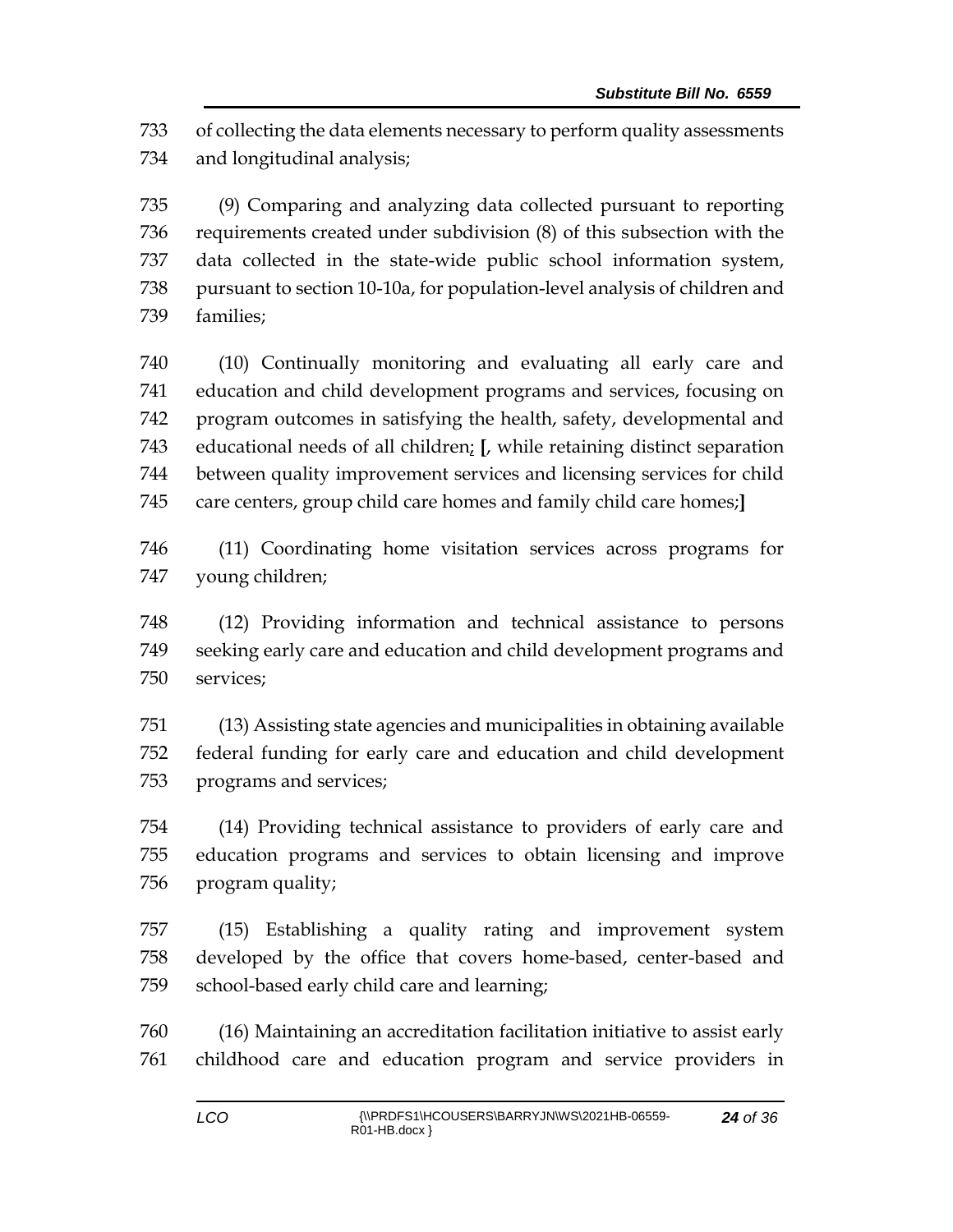achieving national standards and program improvement;

 (17) Consulting with the Early Childhood Cabinet, established pursuant to section 10-16z, and the Head Start advisory committee, established pursuant to section 10-16n;

 (18) Ensuring a coordinated and comprehensive state-wide system of professional development for providers and staff of early care and education and child development programs and services;

 (19) Providing families with opportunities for choice in services including quality child care and community-based family-centered services;

 (20) Integrating early childhood care and education and special education services;

 (21) Promoting universal access to early childhood care and education;

(22) Ensuring nonduplication of monitoring and evaluation;

 (23) Performing any other activities that will assist in the provision of early care and education and child development programs and services;

 (24) Developing early learning and development standards to be used by early care and education providers;

 (25) Developing and implementing a performance-based evaluation system to evaluate licensed child care centers, in accordance with the provisions of section 17b-749f; and

 (26) Promoting the delivery of services to infants and toddlers to ensure optimal health, safety and learning of children from birth to three years of age.

 Sec. 7. Subsection (c) of section 19a-80 of the general statutes is repealed and the following is substituted in lieu thereof (*Effective October*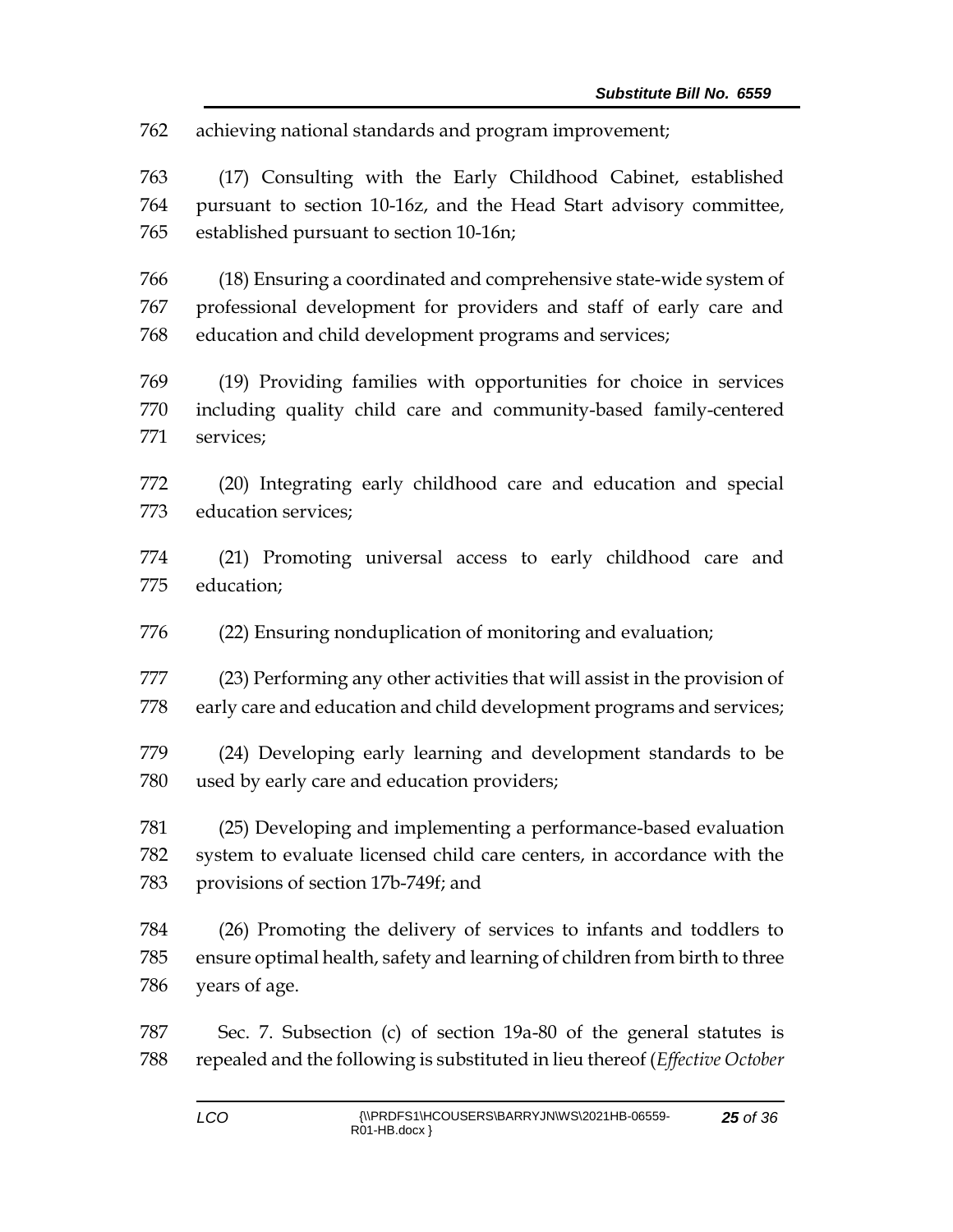*1, 2021*):

 (c) The commissioner **[**, within available appropriations,**]** shall require each prospective employee of a child care center or group child care home **[**in**]** for a position **[**requiring**]** that requires the provision of 793 care to a child or involves unsupervised access to any child in such child care center or group child care home, to submit to comprehensive background checks, including state and national criminal history records checks. The criminal history records checks required pursuant to this subsection shall be conducted in accordance with section 29-17a. The commissioner shall also request a check of the state child abuse registry established pursuant to section 17a-101k. **[**The Department of Social Services may agree to transfer funds appropriated for criminal history records checks to the Office of Early Childhood.**]** The Commissioner of Early Childhood shall notify each licensee of the provisions of this subsection. No such prospective employee shall **[**have unsupervised access to children in the child care center or group child care home until such comprehensive background check is completed and the Commissioner of Early Childhood permits such prospective employee to work in such child care center or group child care home**]** begin working in such child care center or group child care home until 809 the provisions of CFR  $98.43(d)(4)$ , as amended from time to time, have been satisfied.

 Sec. 8. Subsection (c) of section 19a-87b of the general statutes is repealed and the following is substituted in lieu thereof (*Effective October 1, 2021*):

 (c) The commissioner **[**, within available appropriations,**]** shall require each initial applicant or prospective employee of a family child care home in a position requiring the provision of care to a child, including an assistant or substitute staff member and each household member who is **[**sixteen**]** eighteen years of age or older, to submit to comprehensive background checks, including state and national criminal history records checks. The criminal history records checks required pursuant to this subsection shall be conducted in accordance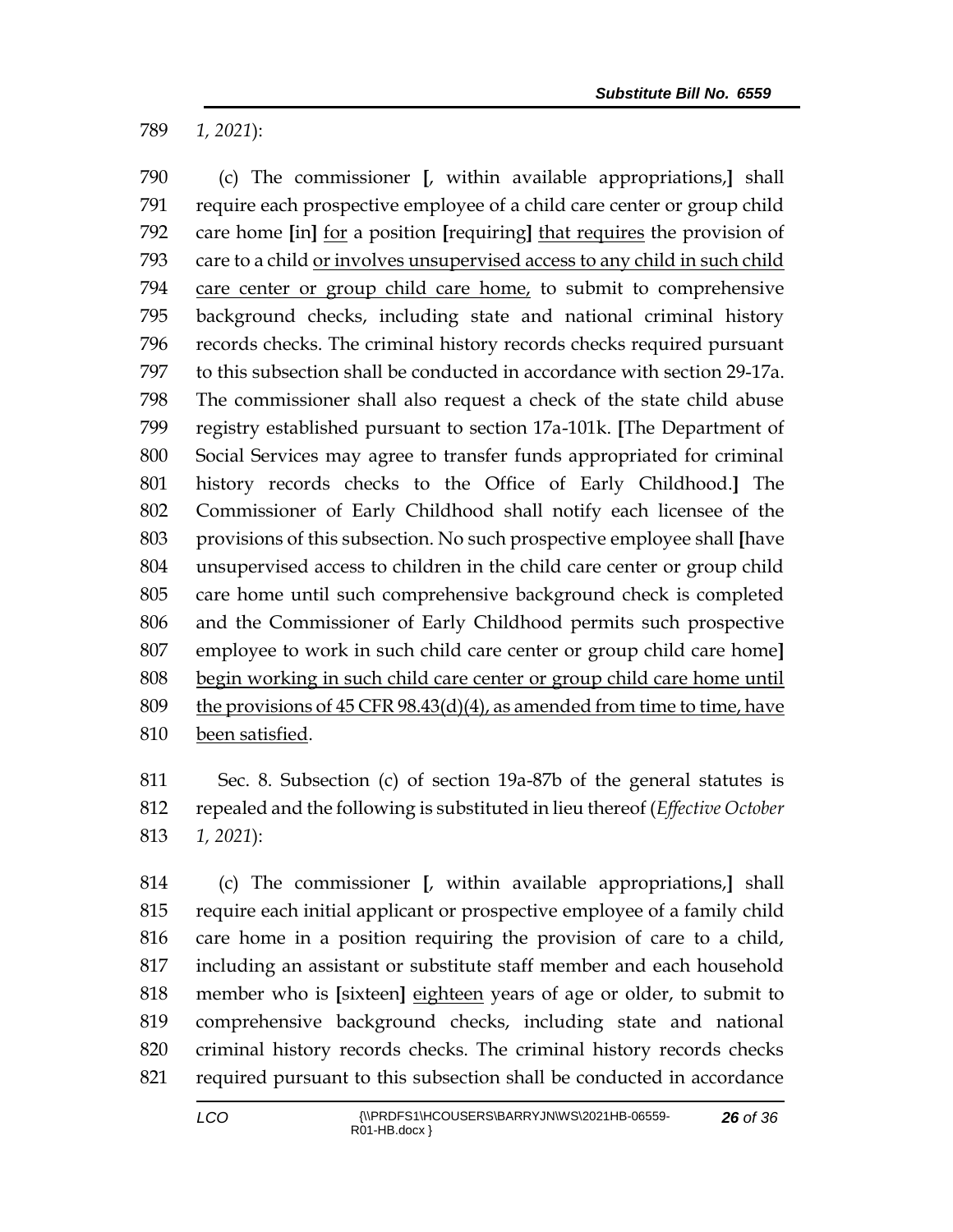with section 29-17a. The commissioner shall also request a check of the state child abuse registry established pursuant to section 17a-101k. The commissioner shall notify each licensee of the provisions of this subsection. For purposes of this subsection, "household member" means any person, other than the person who is licensed to conduct, operate or maintain a family child care home, who resides in the family child care home, such as the licensee's spouse or children, tenants and any other occupant.

 Sec. 9. Section 19a-421 of the general statutes is repealed and the following is substituted in lieu thereof (*Effective October 1, 2021*):

 (a) No person shall establish, conduct or maintain a youth camp without a license issued by the office. Applications for such license shall be made in writing at least thirty days prior to the opening of the youth camp on forms provided and in accordance with procedures established by the commissioner and shall be accompanied by a fee of eight hundred fifteen dollars or, if the applicant is a nonprofit, nonstock corporation or association, a fee of three hundred fifteen dollars or, if the applicant is a day camp affiliated with a nonprofit organization, for no more than five days duration and for which labor and materials are donated, no fee. All such licenses shall be valid for a period of one year from the date of issuance unless surrendered for cancellation or suspended or revoked by the commissioner for violation of this chapter or any regulations adopted under section 19a-428 and shall be renewable upon payment of an eight-hundred-fifteen-dollar license fee or, if the licensee is a nonprofit, nonstock corporation or association, a 847 three-hundred-fifteen-dollar license fee or, if the applicant is a day camp affiliated with a nonprofit organization, for no more than five days duration and for which labor and materials are donated, no fee.

 (b) The licensee for each youth camp licensed under this section shall require any person who is eighteen years of age or older and a 852 prospective employee of the youth camp for a position that requires the provision of care to a child, or involving unsupervised access to children at such youth camp, shall submit to a background check. Such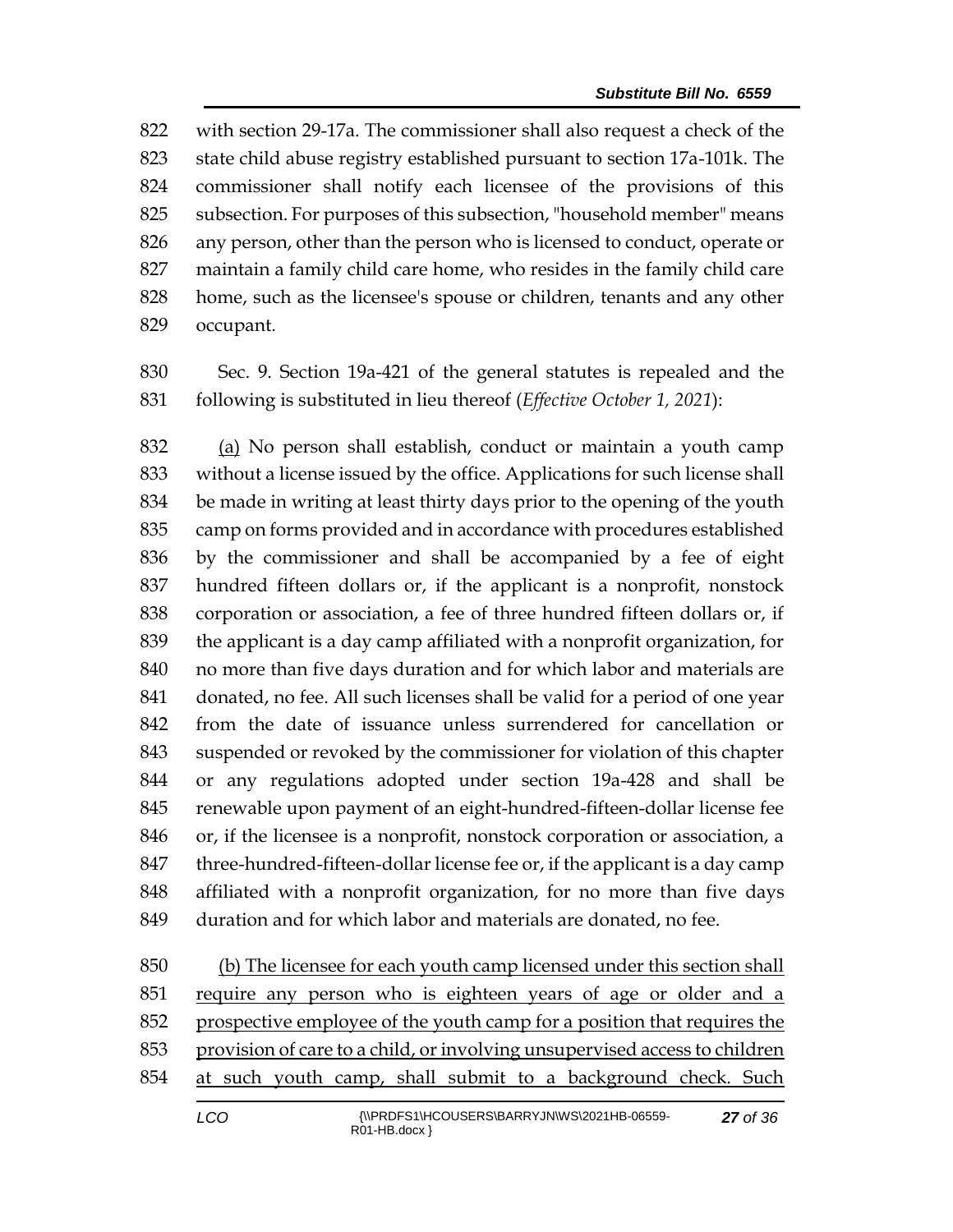background check shall include (1) a national criminal history records check, (2) a check of the registry established and maintained pursuant to section 54-257, (3) a check of the National Sex Offender Registry Public Website maintained by the United States Department of Justice, and (4) a check of the Department of Children and Families child abuse and neglect registry, established pursuant to section 17a-101k. For purposes of completing the check of the child abuse and neglect registry under this section, the licensee shall submit an authorization for release of information form for each prospective employee to the office and the office shall then request the Commissioner of Children and Families to conduct a check of the child abuse and neglect registry for each such prospective youth camp employee. A licensee shall maintain, on site at the youth camp, all records and documentation associated with each such background check and provide access to such records and documentation to the staff of the office. A background check required under this subsection shall be conducted at least once every five years for any youth camp staff member whose employment in any licensed youth camp occurs over more than five years. Any prospective employee of a youth camp who has satisfied the requirements of a comprehensive background check pursuant to subsection (c) of section 19a-80, as amended by this act, subsection (c) of section 19a-87b, as amended by this act, or subsection (a) of section 17b-749k, within the previous five years shall not be required to submit to an additional background check for the purposes of employment in a youth camp and such comprehensive background check shall satisfy the requirements of this subsection. Any prospective employee of a youth camp who holds a J-1 visa, H-1B visa or a R-1 visa issued by the United States Department of State shall not be required to submit to a background check under this section. Sec. 10. Section 10-530 of the general statutes is repealed and the following is substituted in lieu thereof (*Effective October 1, 2021*): (a) As used in this section:

(1) "Child care facility" means a "child care center", "group child care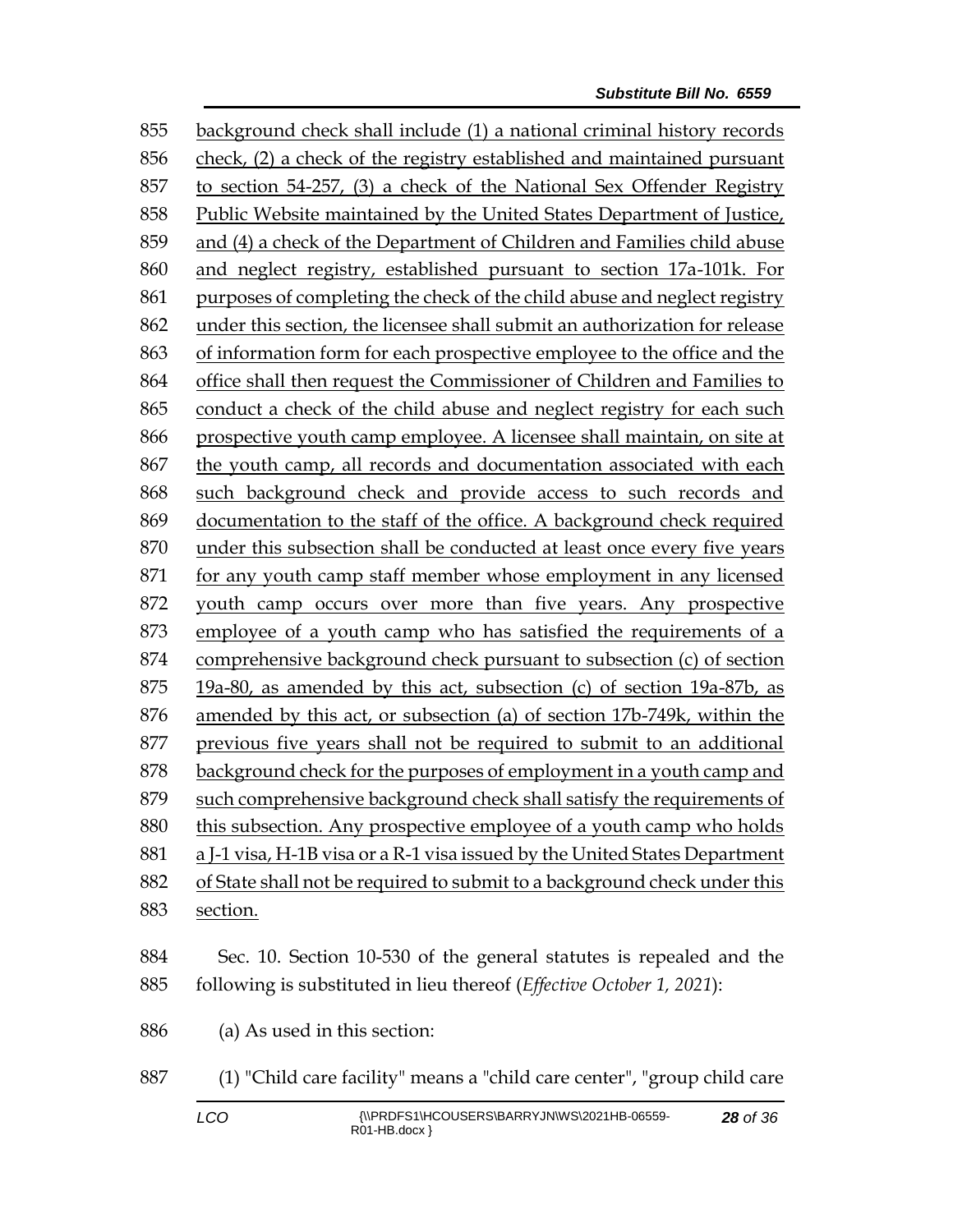home" or "family child care home" that provides "child care services", each as described in section 19a-77, or any provider of child care services under the child care subsidy program established pursuant to section 17b-749;

 (2) "Child care services provider or staff member" means any person who is (A) a licensee, employee, volunteer or alternate staff, assistant, substitute or household member of a child care facility, (B) a family child care provider, or (C) any other person who provides child care services under the child care subsidy program established pursuant to section 17b-749 but does not include a person who is providing child care services under the child care subsidy program (i) exclusively to children with whom such person is related, and (ii) without being issued a license to provide child care services by the Office of Early Childhood; and

 (3) "Family child care provider" means any person who provides child care services under the child care subsidy program established pursuant to section 17b-749 (A) in a family child care home, as defined in section 19a-77, or (B) in a home not requiring a license pursuant to subdivision (4) of subsection (b) of section 19a-77.

 (b) The comprehensive background checks required pursuant to 907 subsection (c) of section 19a-80, as amended by this  $act<sub>t</sub>$  subsection (c) of section 19a-87b, as amended by this act, and subsection (a) of section 17b-749k, shall be conducted at least once every five years for each child care services provider or staff member in accordance with the provisions of 45 CFR 98.43, as amended from time to time.

 (c) Any person who applies for a position at a child care facility in the state shall not be required to submit to such comprehensive background checks if such person (1) is an employee of a child care facility in the state, or has not been separated from employment as a child care services provider or staff member in the state for a period of more than one hundred eighty days, and (2) has successfully completed such comprehensive background checks in the previous five years. Nothing in this section prohibits the Commissioner of Early Childhood from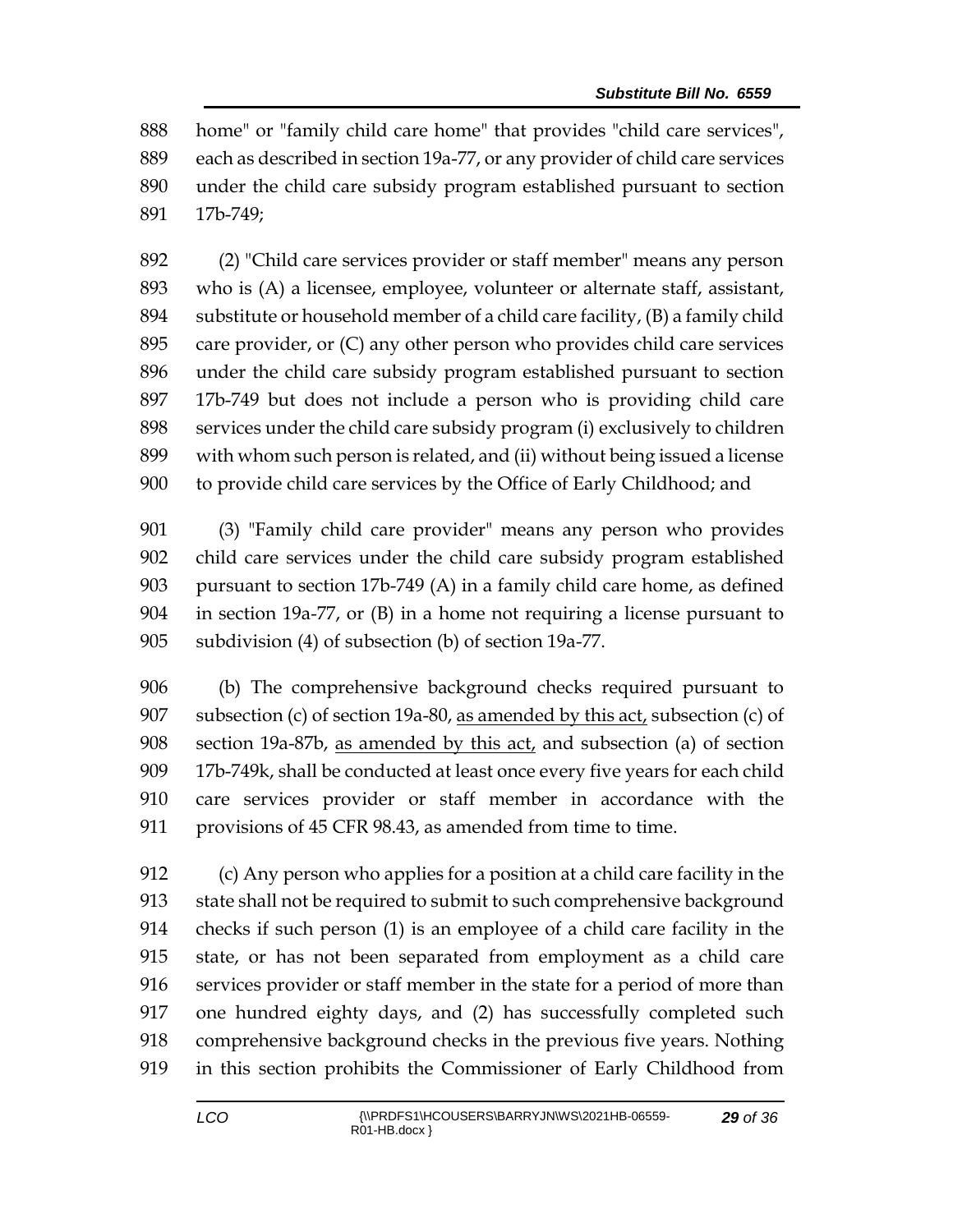requiring that a person applying for a position as a child care services provider or staff member submit to comprehensive background checks more than once during a five-year period.

923 (d) Any person required to submit to comprehensive background checks pursuant to subsection (c) of section 19a-80, as amended by this act, subsection (c) of section 19a-87b, as amended by this act, and subsection (a) of section 17b-749k, may submit a request, in writing, to the Commissioner of Early Childhood for a waiver of the requirement to submit fingerprints. Such request shall include such person's name and date of birth, and evidence that such person is unable to satisfy such fingerprints requirement due to a medical condition, including, but not limited to, a birth defect, physical deformity, skin condition or psychiatric condition. Upon the granting of a waiver to a person under this subsection, the Office of Early Childhood shall conduct a state criminal history records check of such person by using the name and date of birth that was provided in the request for a waiver by such person.

 Sec. 11. Section 17b-751b of the general statutes is repealed and the following is substituted in lieu thereof (*Effective July 1, 2021*):

 (a) The Commissioner of Early Childhood shall establish the structure for a state-wide **[**system for a Nurturing Families Network**]** Connecticut Home Visiting System, which demonstrates the benefits of preventive services by significantly reducing the abuse and neglect of infants and young children, and by enhancing parent-child relationships through **[**hospital-based**]** community-based assessment 945 with home outreach follow-up on infants and young children and their 946 families within families identified as high risk.

 (b) The commissioner shall: (1) **[**Develop the comprehensive risk assessment to be used by the Nurturing Families Network's providers; (2) develop the training program, standards, and protocols for the pilot programs;**]** Ensure that all home visiting programs are one or more of the evidence-based home visiting models that meet the criteria for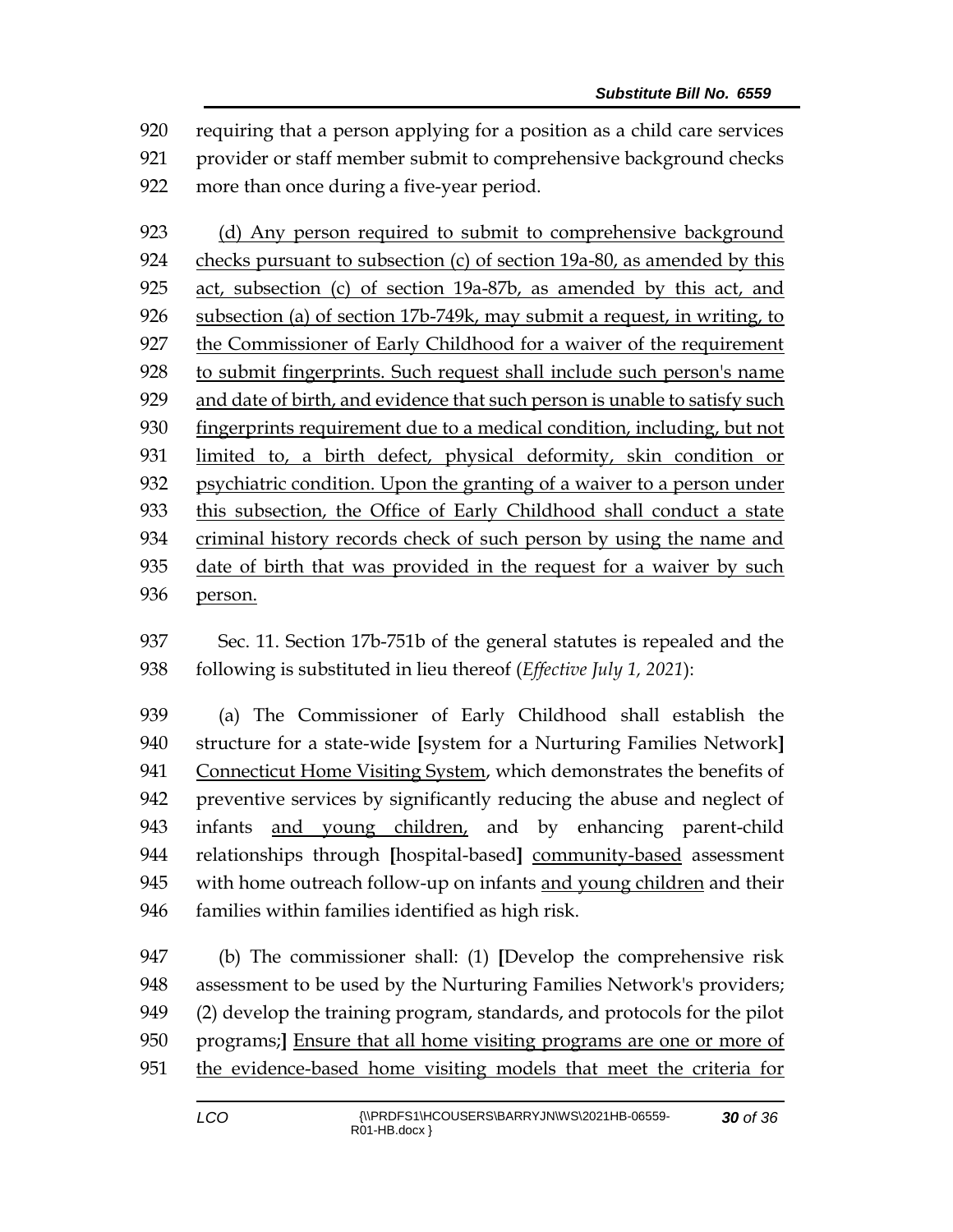evidence of effectiveness developed by the federal Department of Health and Human Services; (2) provide oversight of home visiting programs to insure model fidelity; and (3) develop, issue and evaluate requests for proposals to procure the services required by this section. In evaluating the proposals, the commissioner shall take into consideration the most effective and consistent service delivery system allowing for the continuation of current public and private programs.

 (c) The commissioner shall establish a data system to enable the programs to document the following information in a standard manner: (1) The level of screening and assessment; (2) profiles of risk and family demographics; (3) the incidence of child abuse and neglect; (4) rates of child development; and (5) any other information the commissioner deems appropriate.

 (d) The commissioner shall report to the General Assembly, in accordance with the provisions of section 11-4a, on the establishment, implementation and progress of the **[**Nurturing Families Network**]** Connecticut Home Visiting System, on July first of each year.

 (e) The commissioner may expend an amount not to exceed two per cent of the amount appropriated for purposes of this section in a manner 971 consistent with the provisions of section 10-509, as amended by this act.

 Sec. 12. Section 17b-751d of the general statutes is repealed and the following is substituted in lieu thereof (*Effective July 1, 2021*):

 The Office of Early Childhood shall be the lead state agency for community-based, prevention-focused programs and activities designed to strengthen and support families to prevent child abuse and neglect. The responsibilities of the office shall include, but not be limited to, collaborating with state agencies, hospitals, clinics, schools and community service organizations, to: (1) Initiate programs to support families at risk for child abuse or neglect; (2) assist organizations to recognize child abuse and neglect; (3) encourage community safety; (4) increase broad-based efforts to prevent child abuse and neglect; (5)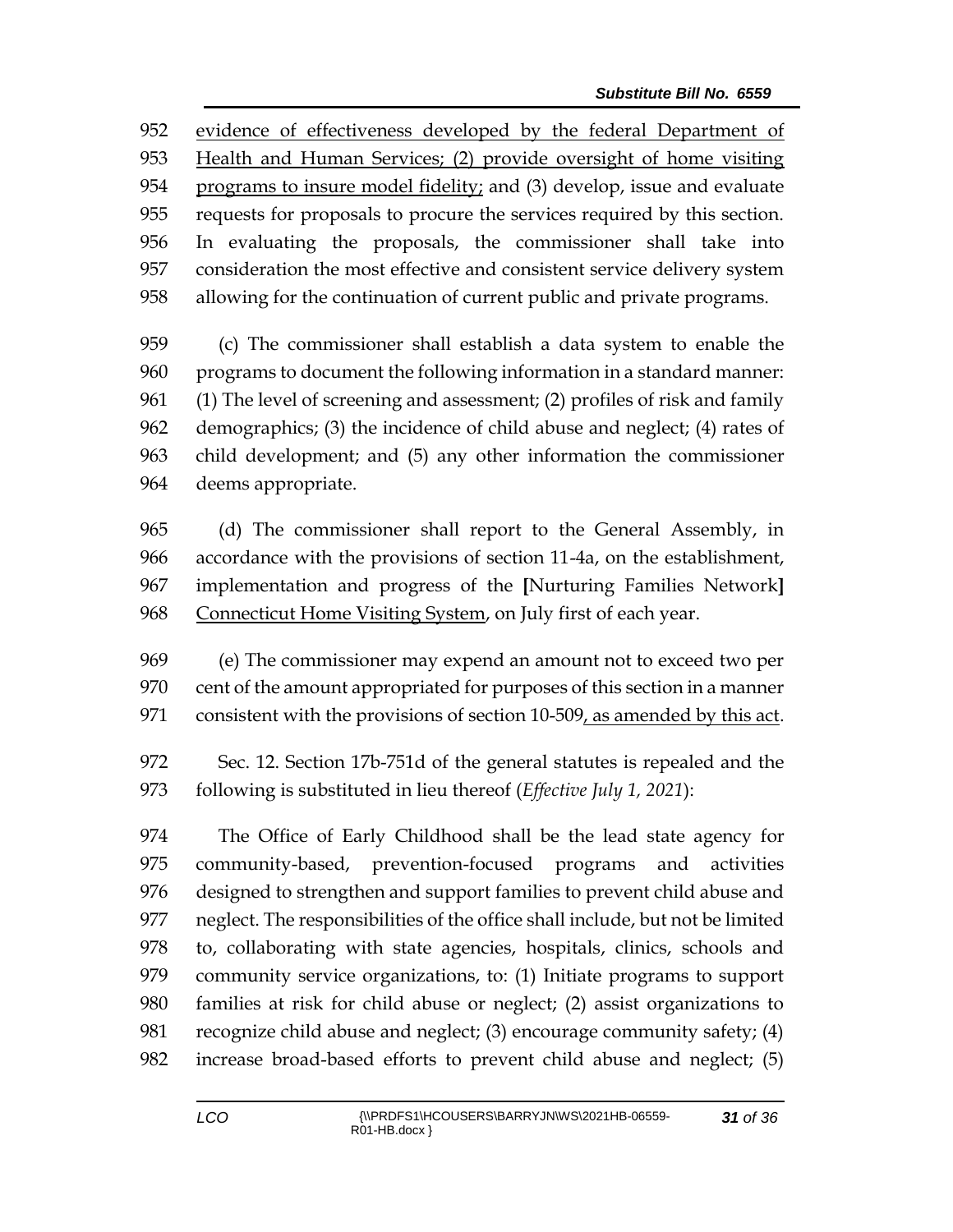create a network of agencies to advance child abuse and neglect prevention; and (6) increase public awareness of child abuse and neglect issues. The office, subject to available state, federal and private funding, shall be responsible for implementing and maintaining programs and services, including, but not limited to: (A) **[**The Nurturing Families 988 Network<sup>]</sup> Connecticut Home Visiting System, established pursuant to **[**subsection (a) of**]** section 17b-751b, as amended by this act; (B) **[**Family Empowerment Initiative programs; (C)**]** Help Me Grow; **[**(D) Family School Connection; (E) support services for residents of a respite group home for girls; (F) volunteer services; (G)**]** (C) family development training; **[**(H)**]** (D) shaken baby syndrome prevention; **[**and (I) child sexual abuse prevention**]** (E) working with parents who are incarcerated; (F) promoting the work of doulas to help women with the highest risk of poor pregnancy outcomes to achieve healthy birth outcomes; and (G) supporting homeless diversion for families with young children.

 Sec. 13. Subsection (a) of section 17b-261 of the general statutes is repealed and the following is substituted in lieu thereof (*Effective July 1, 2021*):

 (a) Medical assistance shall be provided for any otherwise eligible person whose income, including any available support from legally liable relatives and the income of the person's spouse or dependent child, is not more than one hundred forty-three per cent, pending approval of a federal waiver applied for pursuant to subsection (e) of this section, of the benefit amount paid to a person with no income under the temporary family assistance program in the appropriate region of residence and if such person is an institutionalized individual as defined in Section 1917 of the Social Security Act, 42 USC 1396p(h)(3), and has not made an assignment or transfer or other disposition of property for less than fair market value for the purpose of establishing eligibility for benefits or assistance under this section. Any such disposition shall be treated in accordance with Section 1917(c) of the Social Security Act, 42 USC 1396p(c). Any disposition of property made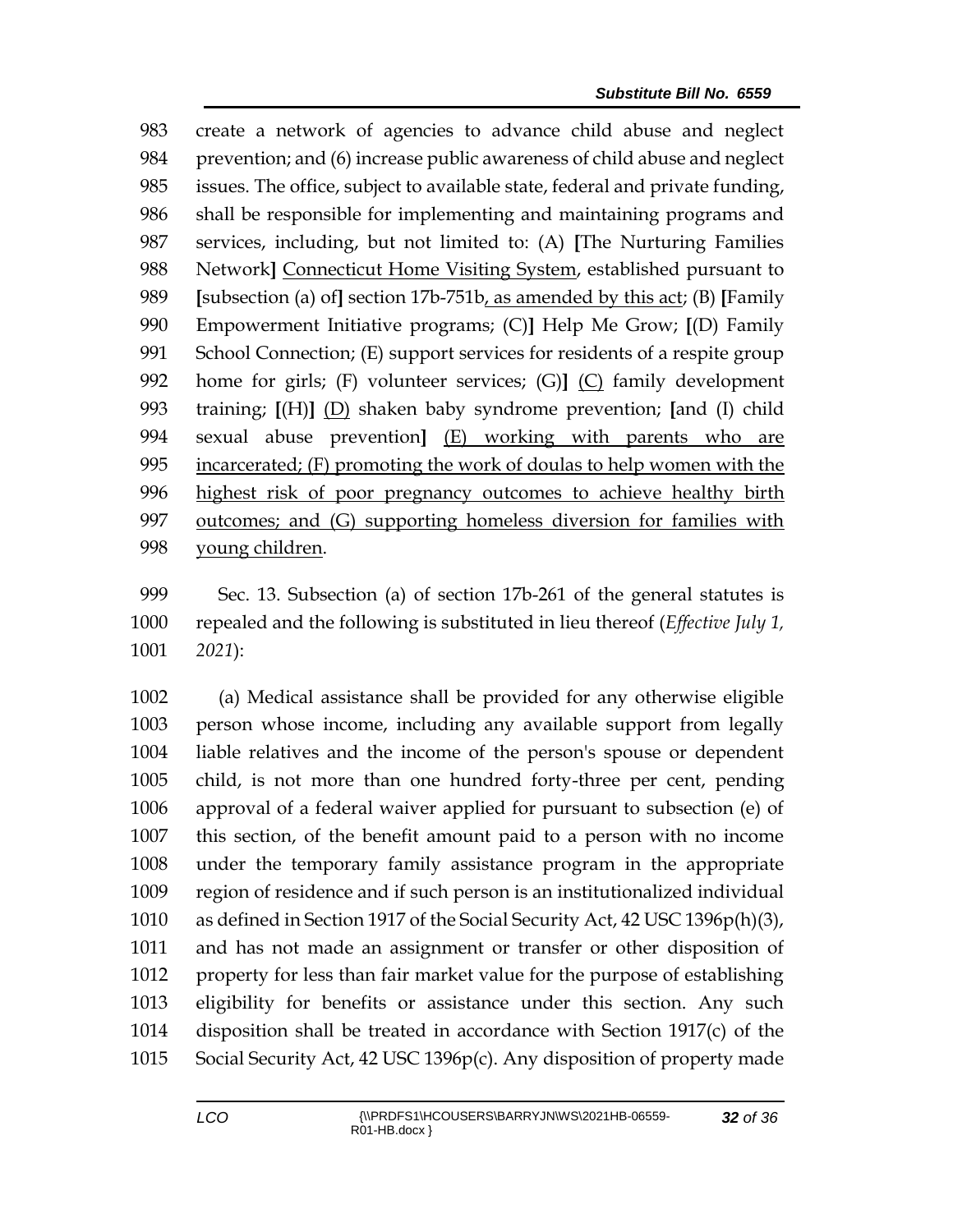on behalf of an applicant or recipient or the spouse of an applicant or recipient by a guardian, conservator, person authorized to make such disposition pursuant to a power of attorney or other person so authorized by law shall be attributed to such applicant, recipient or spouse. A disposition of property ordered by a court shall be evaluated in accordance with the standards applied to any other such disposition for the purpose of determining eligibility. The commissioner shall establish the standards for eligibility for medical assistance at one hundred forty-three per cent of the benefit amount paid to a household of equal size with no income under the temporary family assistance program in the appropriate region of residence. In determining eligibility, the commissioner shall not consider as income Aid and Attendance pension benefits granted to a veteran, as defined in section 27-103, or the surviving spouse of such veteran. Except as provided in section 17b-277 and section 17b-292, the medical assistance program shall provide coverage to persons under the age of nineteen with household income up to one hundred ninety-six per cent of the federal poverty level without an asset limit and to persons under the age of nineteen, who qualify for coverage under Section 1931 of the Social Security Act, with household income not exceeding one hundred ninety-six per cent of the federal poverty level without an asset limit, and their parents and needy caretaker relatives, who qualify for coverage under Section 1931 of the Social Security Act, with household income not exceeding one hundred fifty-five per cent of the federal poverty level without an asset limit. Such levels shall be based on the regional differences in such benefit amount, if applicable, unless such levels based on regional differences are not in conformance with federal law. Any income in excess of the applicable amounts shall be applied as may be required by said federal law, and assistance shall be granted for the balance of the cost of authorized medical assistance. The Commissioner of Social Services shall provide applicants for assistance under this section, at the time of application, with a written statement advising them of (1) the effect of an assignment or transfer or other disposition of property on eligibility for benefits or assistance, (2) the effect that having income that exceeds the limits prescribed in this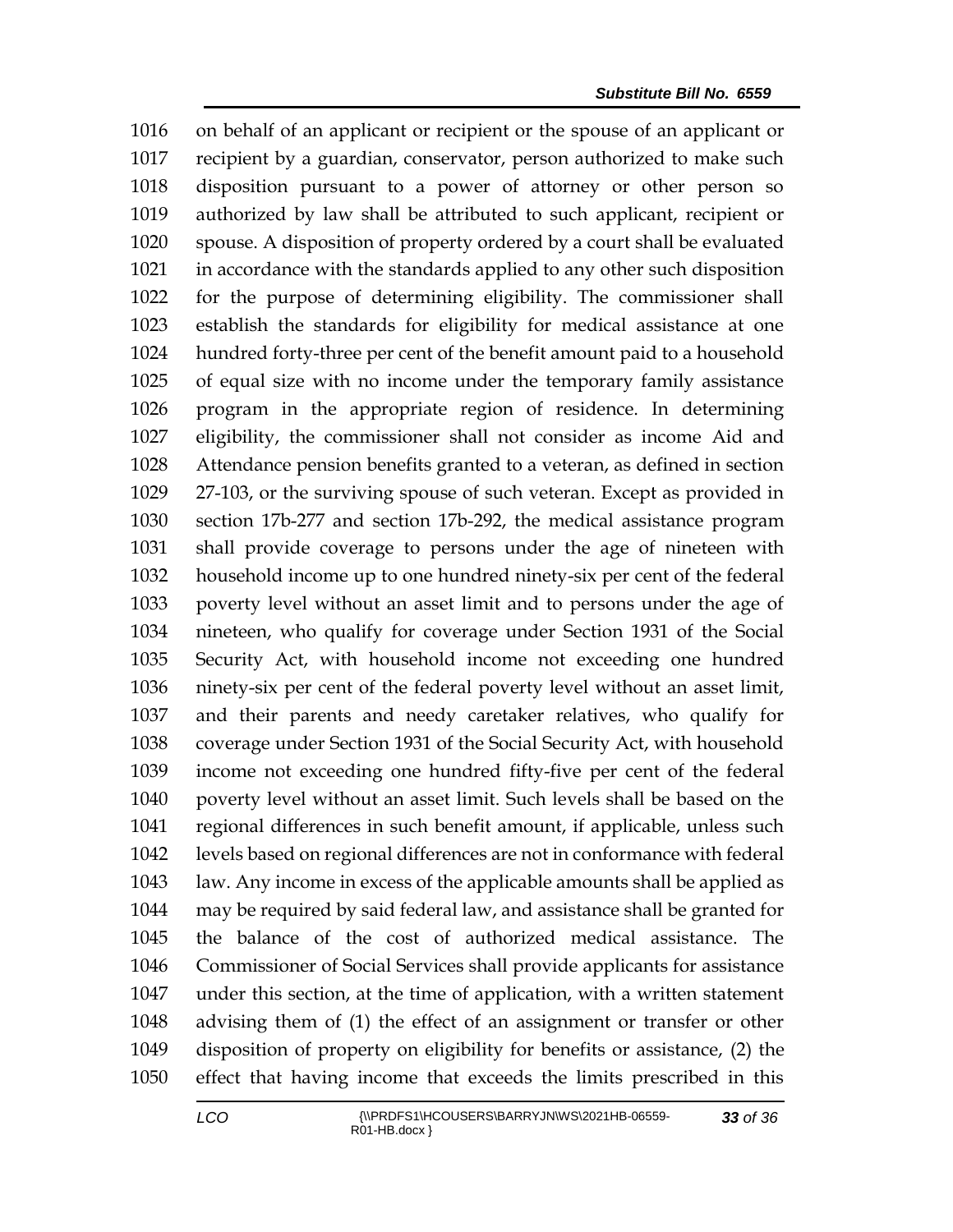subsection will have with respect to program eligibility, and (3) the availability of, and eligibility for, services provided by the **[**Nurturing Families Network**]** Connecticut Home Visiting System, established pursuant to section 17b-751b, as amended by this act. For coverage dates on or after January 1, 2014, the department shall use the modified adjusted gross income financial eligibility rules set forth in Section 1902(e)(14) of the Social Security Act and the implementing regulations to determine eligibility for HUSKY A, HUSKY B and HUSKY D applicants, as defined in section 17b-290. Persons who are determined ineligible for assistance pursuant to this section shall be provided a written statement notifying such persons of their ineligibility and advising such persons of their potential eligibility for one of the other insurance affordability programs as defined in 42 CFR 435.4.

 Sec. 14. Section 17b-277a of the general statutes is repealed and the following is substituted in lieu thereof (*Effective July 1, 2021*):

 The Commissioners of Public Health, Social Services and Mental Health and Addiction Services shall jointly establish a program to inform applicants to the Healthy Start program about the availability of, and eligibility for, services provided by the **[**Nurturing Families Network**]** Connecticut Home Visiting System, established pursuant to 1071 section 17b-751b, as amended by this act.

 Sec. 15. (NEW) (*Effective July 1, 2021*) Upon the request of a director of an early intervention service program participating in the birth-to- three program, established pursuant to section 17a-248b of the general statutes, the Commissioner of Education may permit any person who holds an endorsement in the areas of (1) comprehensive special education, (2) integrated early childhood and special education, (3) partially sighted, (4) blind, and (5) hard of hearing, to teach within the birth-to-three program. Such permission shall be valid during the period of such person's certificate, permit or authorization and may be extended by the commissioner, upon request of the birth-to-three service provider, upon renewal of such person's certificate, permit or authorization by the commissioner.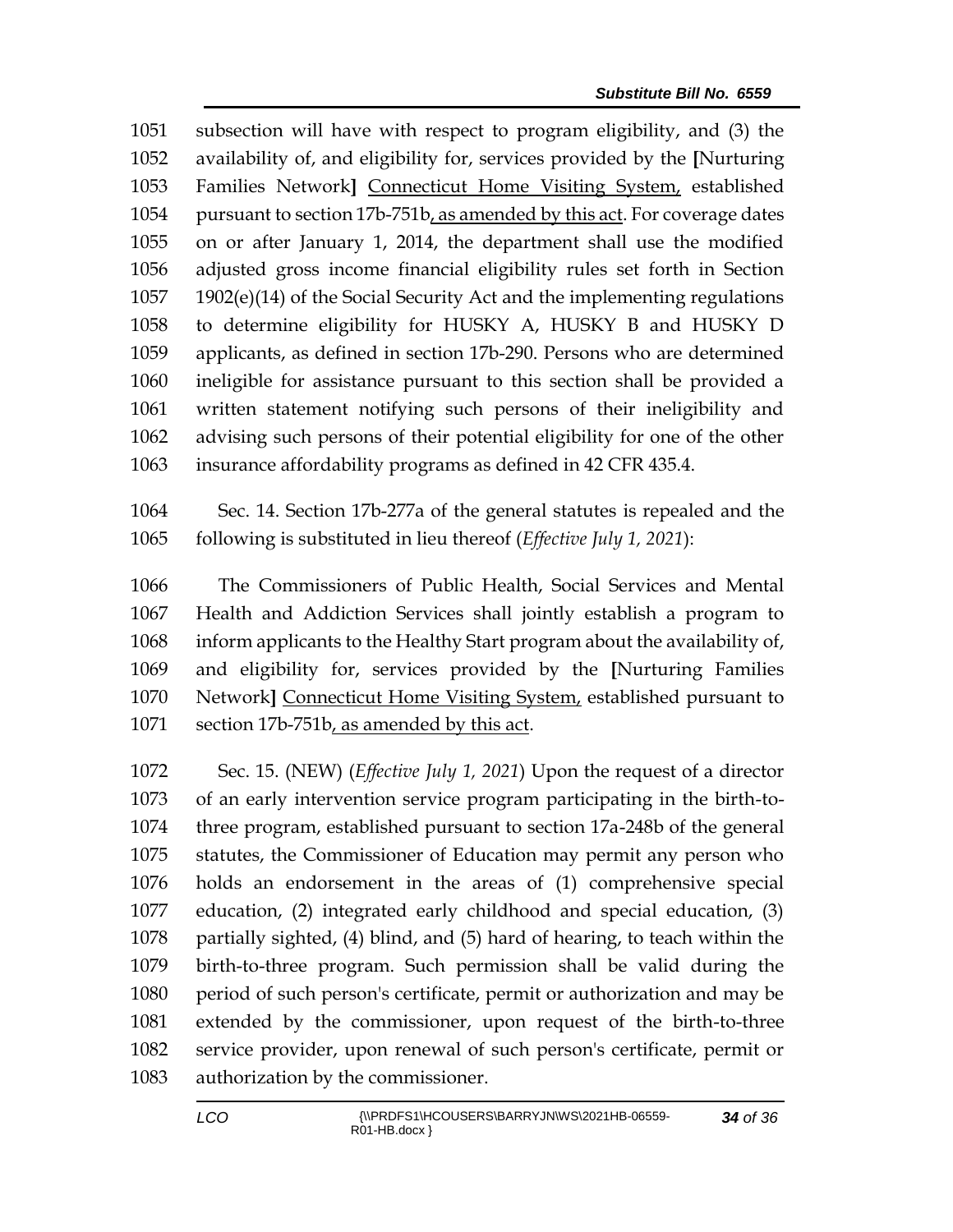Sec. 16. Section 19a-425 of the general statutes is repealed and the following is substituted in lieu thereof (*Effective from passage*):

 (a) Any person who establishes, conducts or maintains a youth camp without a license as required by this chapter for a first offense shall be subject to a civil penalty of not more than one thousand dollars, and for a second or subsequent offense shall be subject to a civil penalty of not more than one thousand five hundred dollars, and each day during which a youth camp is conducted or maintained without a license, after notification to such person by the commissioner, shall constitute a separate offense. The commissioner may apply to the superior court for the judicial district of Hartford, or for the judicial district where the defendant named in such application resides, for an injunction to restrain the operation or maintenance of a youth camp by any person other than a licensed operator. The application for such injunction or the issuance of the same shall be in addition to and shall not relieve any such person from the imposition of a civil penalty under this section. In connection with any such application for an injunction, it shall not be necessary to prove that an adequate remedy at law does not exist.

 (b) If the Commissioner of Early Childhood has reason to believe that a violation has occurred for which a civil penalty is authorized by subsection (a) of this section, the commissioner may send to such person or officer by certified mail, return receipt requested or personally serve upon such person or officer, a notice that shall include: (1) A reference to the section or sections of the general statutes or regulations involved; (2) a short and plain statement of the matters asserted or charged; (3) a statement of the maximum civil penalty that may be imposed for such violation; and (4) a statement of the party's right to request a hearing. Such person or officer shall submit any request for a hearing in writing to the commissioner not later than thirty days after the notice is mailed or served.

 (c) If such person or officer so requests, the commissioner shall cause a hearing to be held. The hearing shall be held in accordance with the provisions of chapter 54. If such person or officer fails to request a